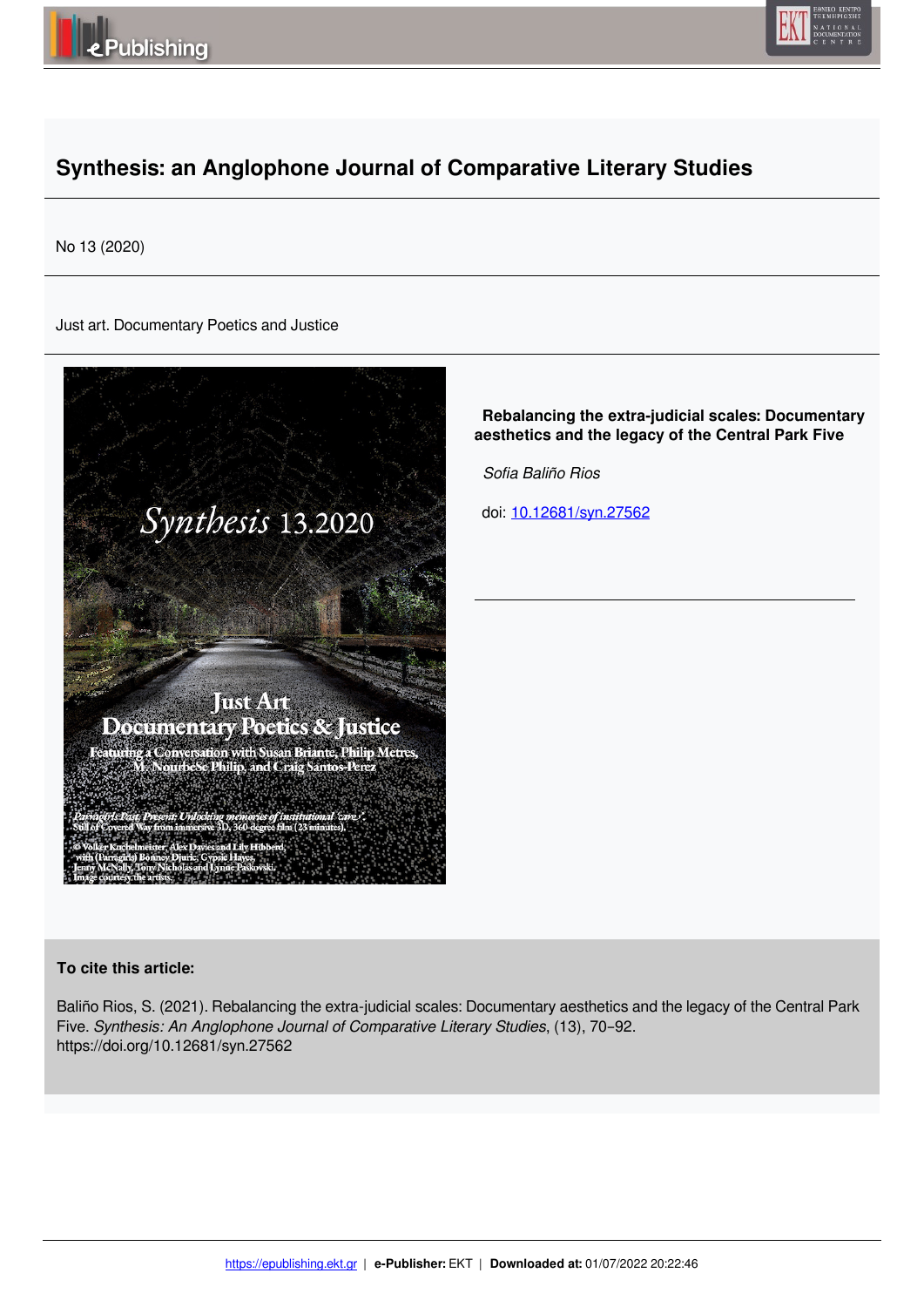# **Rebalancing the extra-judicial scales: Documentary aesthetics and the legacy of the Central Park Five**

#### Sofia Baliño

#### **Abstract**

The Central Park jogger case has returned to news headlines with the 2019 Netflix mini-series *When They See Us*, a dramatised account of the original trials. It has reignited debate over the injustices faced by the Black community in the United States, and led to lawsuits and job resignations on the part of former police investigators and prosecutors. Since the case's inception, issues of race, media reporting, economics, and the identity of New York City have influenced the trial and its aftermath and have inspired documentaries, books, and the landmark 1990 essay "Sentimental Journeys" by Joan Didion.In this article, I argue that the creators of two of these works, by testing the boundaries of narrative, demonstrate that the case was inexorably tainted by a pervasive feeling of social precarity and racial prejudice which cost five young men several years of their lives, and offer a productive line of enquiry for acknowledging such factors and their influence, if not resolving them.

#### **Introduction**

In March 2020, Linda Fairstein, a writer of crime novels and the former head of the sex crimes division of the Manhattan district attorney's office, filed lawsuits against Ava DuVernay, Attica Locke, and the Netflix film studio, claiming that their new mini-series had defamed her by portraying her as a "racist, unethical villain who is determined to jail innocent children of color at any cost" (*Deadline* n. pag.). A year before, Elizabeth Lederer, a law professor at Columbia University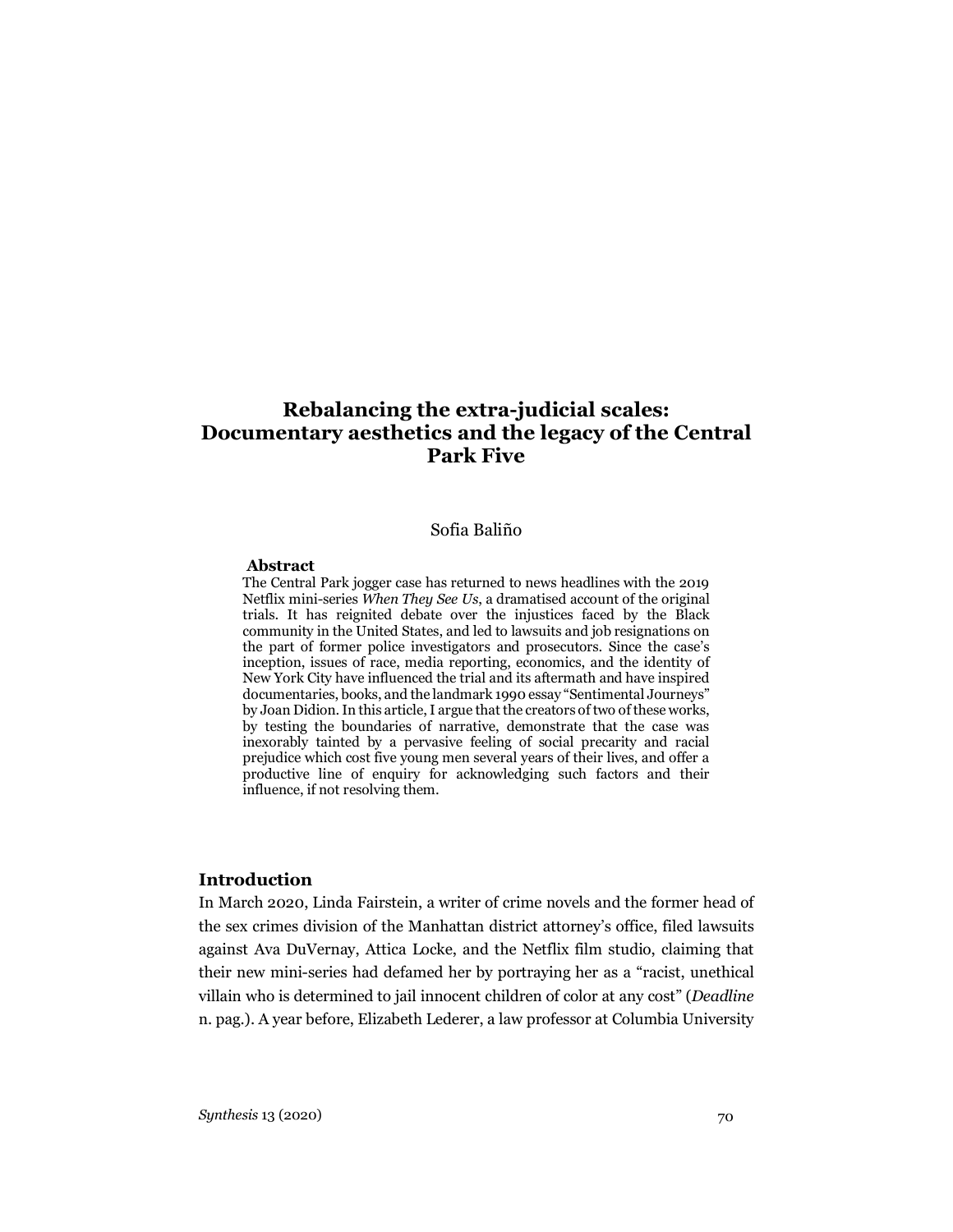and career prosecutor, resigned from her teaching post after public uproar following the release of that same mini-series—an event that, in a rarity for academia, made headlines from *The New Times* to the BBC (*NYT*, n. pag.). At issue in both situations was *When They See Us*, a four-part television series that focused on the trials known collectively as the "Central Park Jogger" case, in which these two women were key players in the prosecution of five teenage boys now known as the Central Park Five. The trials led to the wrongful convictions and incarcerations of Antron McCray, Kevin Richardson, Yusef Salaam, Raymond Santana, and Korey Wise<sup>1</sup> for the rape and brutal assault of a young woman out for an evening run in Central Park in 1989.

McCray, Richardson, Salaam, Santana, and Wise faced a battery of charges, including assault, attempted murder, sexual abuse, rape, and sodomy of the jogger, as well as charges related to separate attacks on other individuals who were also in Central Park that night (*Supreme Court of the State of New York*, 5). The adolescents were tried in two groups, with the indictments issued in 1989 and the trials themselves held over several months in 1990. The cases culminated in sentences that varied between five to 15 years. Four of the five adolescent boys were sent to juvenile detention, while the fifth, Korey Wise, was tried and convicted as an adult and sent to a maximum-security prison. The convictions were only vacated in 2002, after Matías Reyes confessed to being the sole perpetrator while already serving a lifelong sentence for other crimes that included rape, assault, and murder (Dwyer n. pag.). In 2014, the five men were awarded a settlement of USD 41 million by New York City (Stratton 282). While the main events of the case took place three decades ago, the years since have seen legal scholars, non-fiction authors, film directors, presidential candidates, journalists, social psychologists, legal analysts, and public officials all revisit the trial and the circumstances that led not only to the erroneous guilty verdicts, but to the story's lasting notoriety.

As recently as 2020, some of the main players in the Central Park Jogger trial itself, namely those who acted on behalf of the prosecution, have disputed the innocence of the Central Park Five, despite the Reyes confession, the physical evidence involved, and the New York State Supreme Court decision to vacate the convictions. During his election campaign in 2016, the future U.S. President Donald Trump also issued a statement proclaiming his belief that the Central Park Five were guilty, sparking intense criticism (Sarlin n. pag.). The comment served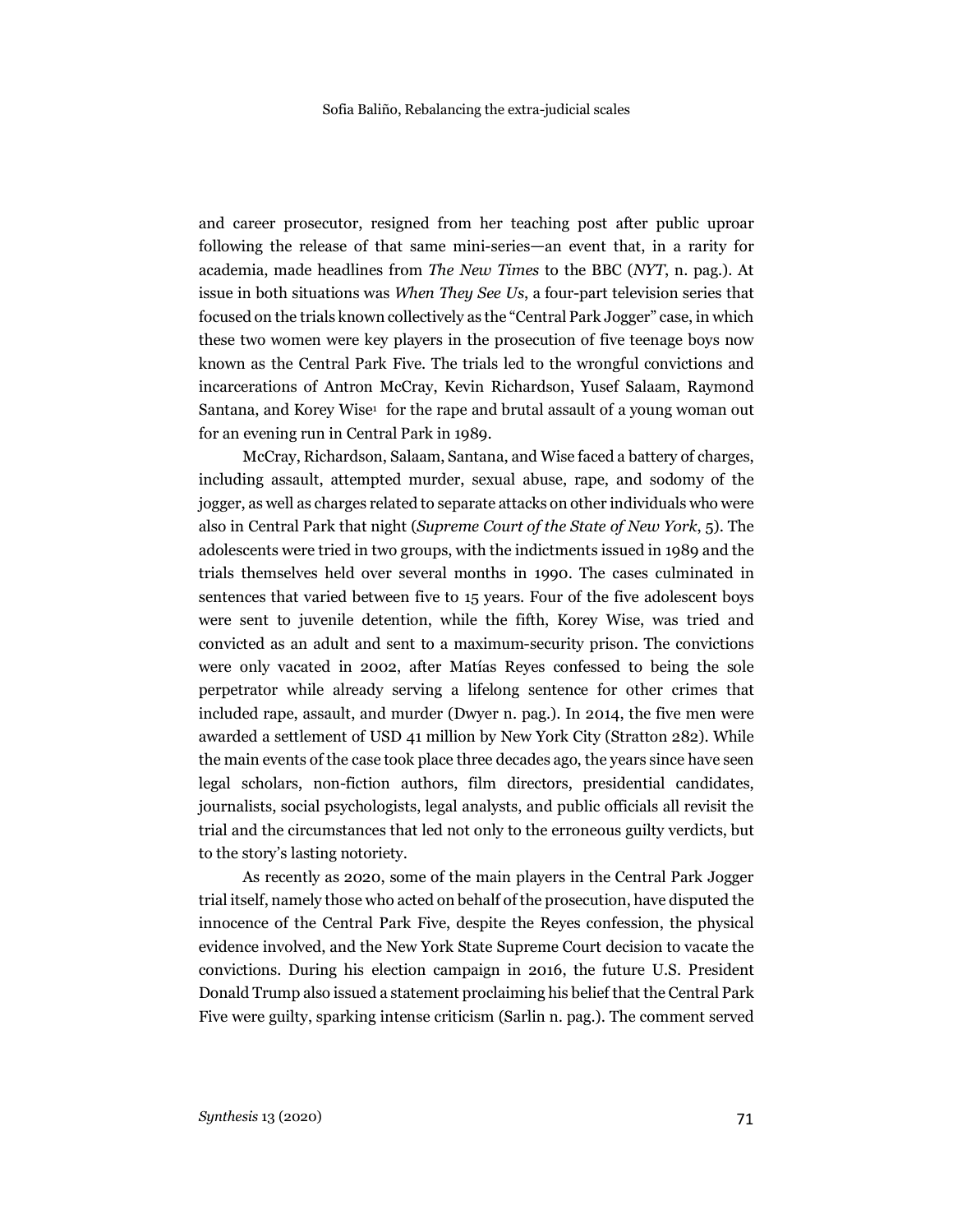as a reminder of Trump's role in stoking the media frenzy in the late 1980s and early 1990s over the trials, when he famously took out full-page ads in his capacity as a private citizen to call for the return of the death penalty in New York and gave several media interviews to that effect (Sarlin n. pag.). His 2016 statement was one of many instances that prompted concerns that a Trump presidency would see racial tensions worsen even further in America.

Over the past two decades, there has also been in-depth research on the role of the media in the convictions, and on the longer-term impact of these events on the lives of McCray, Richardson, Salaam, Santana, and Wise. "The case of the Central Park jogger provides an opportunity to investigate how media selectivity combined with justice system errors can form distinct narratives that shift with time," according to Greg Stratton, who undertook an extensive analysis of *The New York Times*' reporting on the case from 1989 until 2014 (282). Ultimately at issue in the case was how to construct a narrative for the courtroom, one that would inevitably be influenced by issues of race, crime, economics, class, fear, and nostalgia. This prompts the question of whether narrative, if reimagined and reconstructed to incorporate a more comprehensive spectrum of voices—rather than trying to simply reconcile competing elements and reach one overarching conclusion—can also be a forum that allows for greater scope for debate and therefore more just outcomes.

Similar questions have been raised not just in the sphere of criminal and civil justice, but also in the realms of foreign policy and American approaches to war reporting, especially in the twenty-first century. Writing about the post-9/11 context, Judith Butler notes: "[t]he ability to narrate ourselves not from the first person alone, but from, say, the position of the third, or to receive an account delivered in the second, can actually work to expand our understanding of the forms that global power has taken" (Butler, *Precarious Life* 8). That statement lies at the core of this article, where I undertake a close reading of DuVernay's mini-series, which she co-wrote with Julian Breece, Attica Locke, Robin Swicord, and Michael Starrbury, and Joan Didion's essay "Sentimental Journeys." In the process, I will also bring in examples of analyses undertaken in the fields of sociology and media studies, while referring to other examples of reportage and documentary aesthetic works associated with the case. Among the numerous and varied films, non-fiction prose, and new media articles, these two works have been chosen because they each shed light on different ways documentary aesthetics played into the judicial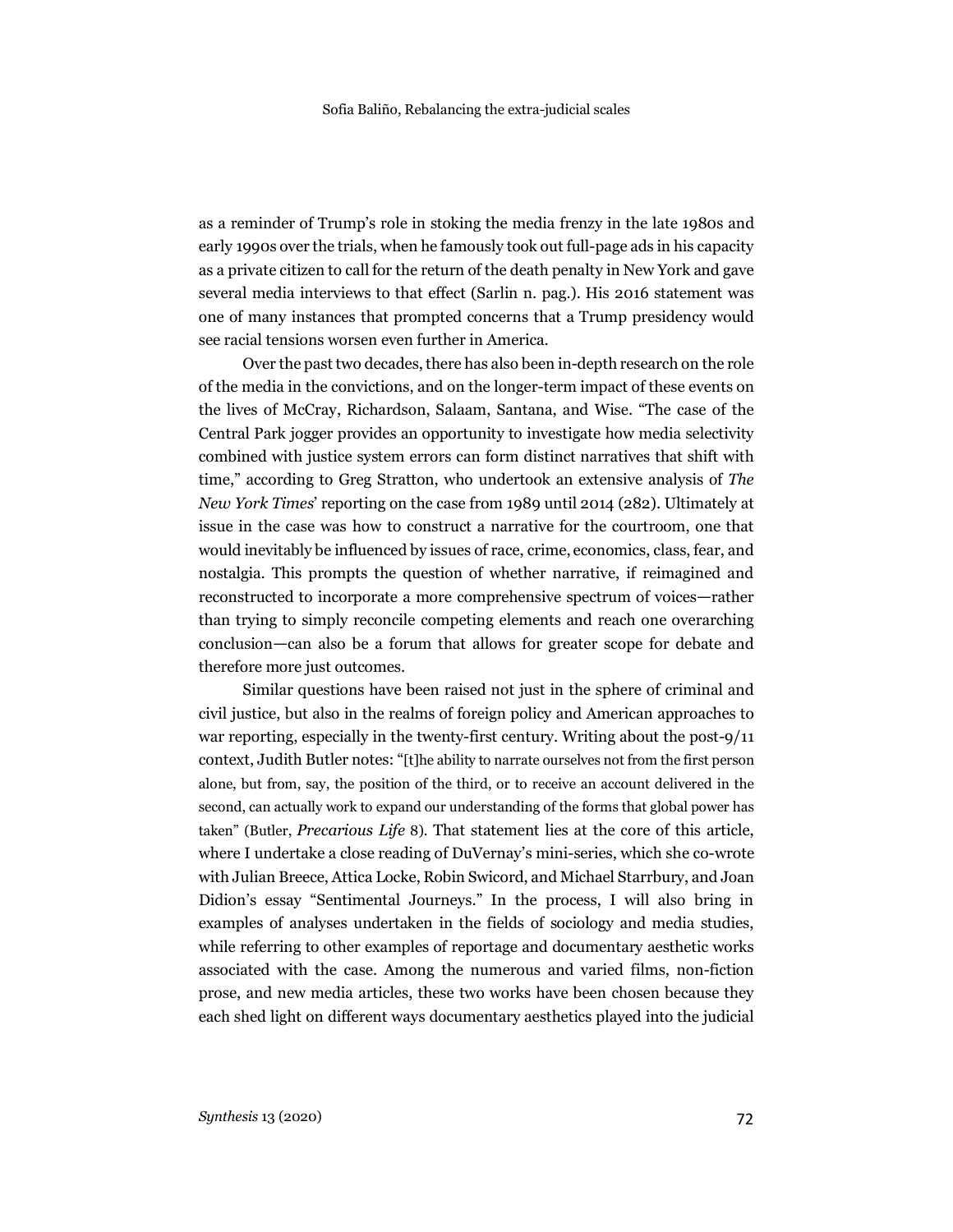process itself and into our understandings of the trials' repercussions. They are also examples from different mediums and genres, and they were released at different time periods, ranging from the immediate aftermath of the trials to its legacy nearly thirty years later. Despite their differences, they also share important commonalities. They both emphasise the various actors involved in the case, aside from the victims, prosecutors, and defendants, so as to include extrajudicial elements into their account of the trials, the convictions, the exonerations, and aftermath. They also both draw our attention to the role of narrative and how it can be used and manipulated to achieve various ends.

This article will therefore ask how narrative was used in the construction of the original Central Park case trials, going beyond the courtroom to the tensions facing New York City in economic, racial, and urban terms. It will do so by first analysing Joan Didion's use of the essay form to create a space for testing out different approaches to narrative construction in relation to the case, along with other dynamics at play in the city, using the ambivalence of the essay to highlight the manipulation of narrative in the presentation of current events and the justice system. It will then consider how narrative has been treated in subsequent reconstructions of the case, weighing 1990 against the late 2010s, given the developments seen in discussions on race, class, and urban space. To do so, it explores how DuVernay's use of television as a medium in the late 2010s allows us to examine the opportunities and limitations of the plot-driven nature of narrative, even as it brings in other extra-judicial elements into the depiction of the trial: details about the adolescents' family lives, for example, or the attempts that McCray, Richardson, Salaam, and Santana made to reintegrate themselves into society after they served their respective sentences. These issues and the possibilities opened up by the reconstruction of the case are reviewed both in relation to the justice system and the original narrative involving the trials, along with the contemporary context of the Black Lives Matter movement and the need for criminal justice reform.

### **"Sentimental Journeys" and the energy of New York City**

Joan Didion's 1990 essay, "Sentimental Journeys," published in *The New York Review of Books*, was among the first in-depth articles to question the rush to judgement over the convictions made in the 1990 trials, even as she avoided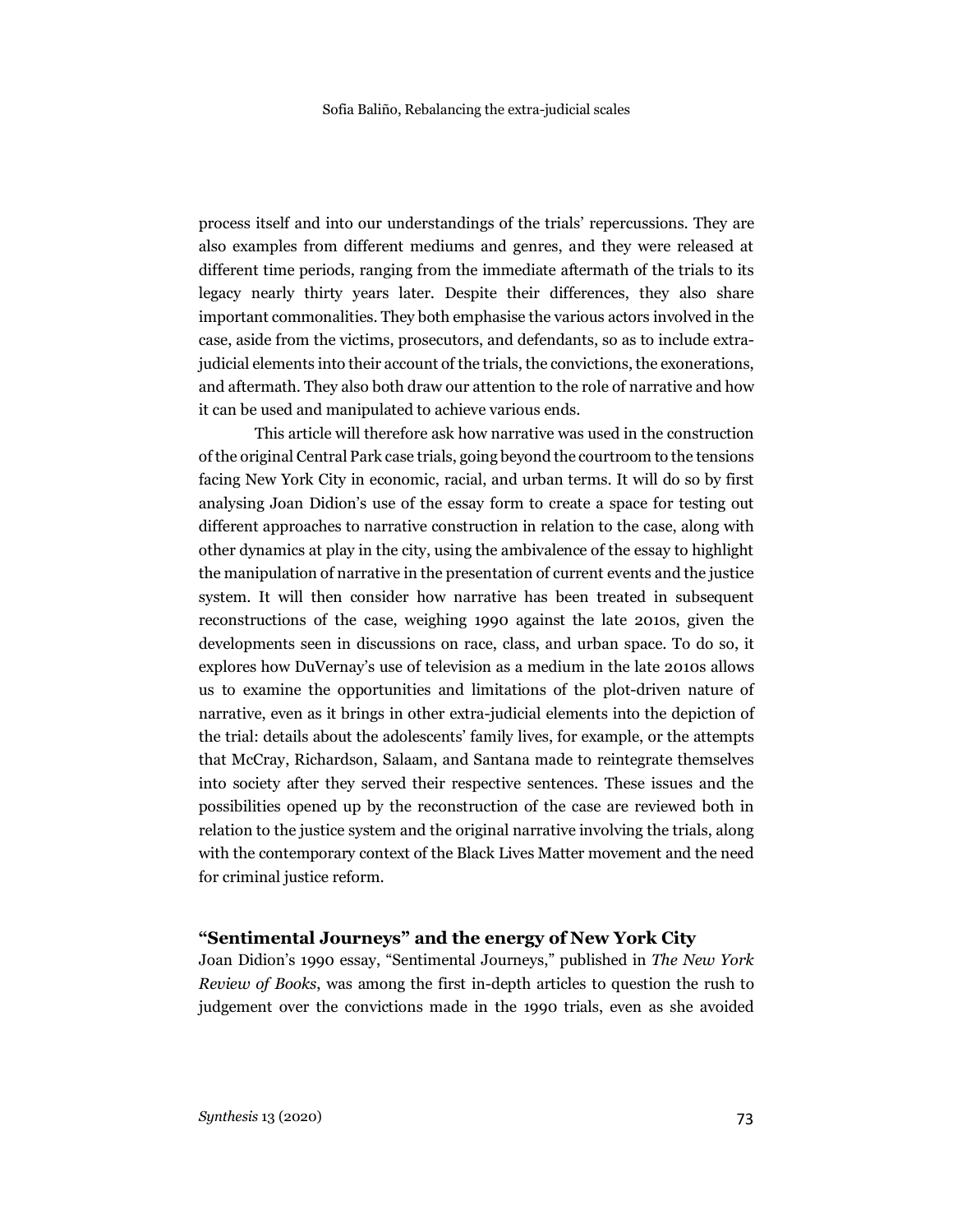commenting on whether she herself thought the five adolescents were guilty. Didion, an essayist, novelist, and memoirist, had at that point established herself as part of the "New Journalism" wave that began in the 1960s and also featured the likes of Tom Wolfe, Truman Capote, and Norman Mailer.2 Through her extensive canon of fictional and non-fiction works, Didion established herself as a writer concerned with how narrative can fail us by providing a particular sense of place and community that is not only false, but can have devastating consequences. In so doing, she makes reference to literary archetypes, to past narrative traditions, and to other mediums such as film and theatre, while also making clear that New York City was the site of contrasting and conflicting narratives that made a shared sense of community impossible in 1989/1990.

At the time that Didion was writing, the trials were well advanced, and more than a decade would pass by before the Reyes confession that ultimately exonerated the Five. While she does not weigh in on the Five's guilt or innocence, she does charge the city of New York with a series of faults: the sentimentalisation of narrative, the simplification of events into tropes, the reduction of the case's main individuals into stock characters, and the use of names to create a closeness and distance, depending on the motivations of the storytellers. This article will look at the latter first, arguing that the issue of naming was a primary cause of the other three problems, though the use of names was also shaped by a powerful drive for narrative certainty in the face of disorder. The children's names were conflated with concerns ranging from increasingly entrenched class divides to high crime rates, with the Five used as proxies for other ills by all sides of the public discussion—a conflation that is reminiscent of the sort of "interpellation" described by Louis Althusser, where "ideology hails or interpellates individuals as subjects" and where the "existence of ideology and the hailing or interpellation of individuals as subjects are one and the same thing" (Althusser 119, 118). Such a situation can lead to harsh consequences, as Didion shows in her essay, and yet there is no escaping some sort of manipulation, since, as Althusser notes, we are surrounded by ideology: "ideology *has no outside* (for itself), but at the same time *that it is nothing but outside* (for science and reality)" (119). There is, however, the possibility of exploring alternative formulations. The essay, as Didion practices it, is a form that creates its own space for moving between competing narratives or ideologies and their component parts, highlighting their inherent contradictions without the burden of having to resolve them: as Theodor Adorno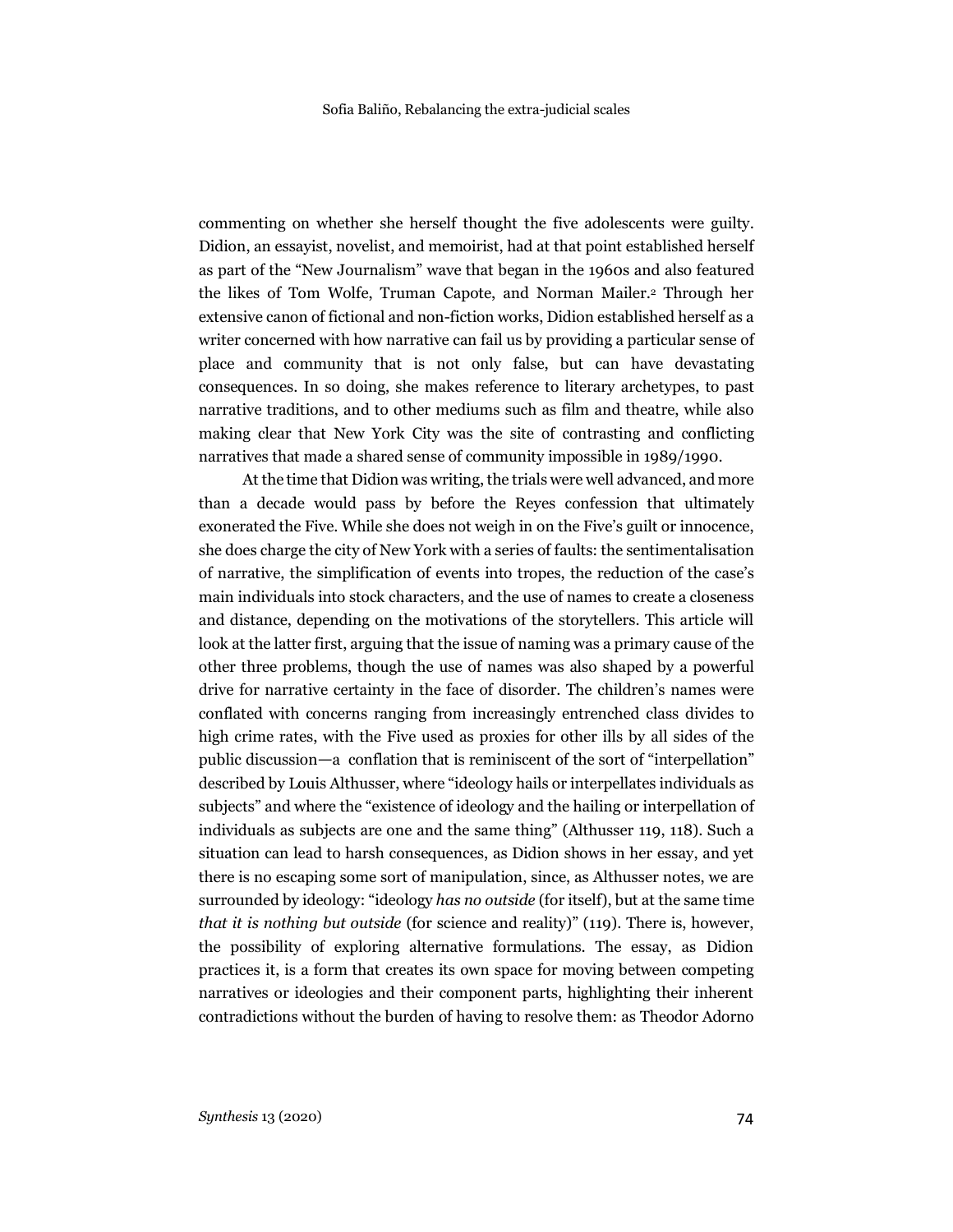notes, the essay's "elements crystallize as a configuration for their motion" without the need of achieving any sort of "indubitable certainty" (38).

The use of names in the Central Park jogger case is one of Didion's primary preoccupations throughout the essay, as she establishes the contradicting narratives that New Yorkers constructed to approach their city, Central Park, and their affective experiences, as part of their search for the sort of "certainty" that Adorno warns against. Didion begins the essay by referring to the victim, who later confirmed her identity as Trisha Meili, stating that "[w]e know her story, and some of us, though not all of us, which was to become one of the story's several equivocal aspects, know her name" (253). This tension over the naming of Meili, Didion argues throughout the essay, is what allowed New Yorkers to ascribe to her the attributes of their choice, fitting her into whichever narrative or literary archetype that suited their preferred view of New York, as Meili herself was too injured to establish her own attributes in the eyes of the media or the public:

In other words she was wrenched, even as she hung between death and life and later between insentience and sentience, into New York's ideal sister, daughter, Bacharach bride: a young woman of conventional middle-class privilege and promise whose situation was such that many people tended to overlook the fact that the state's case against the accused was not invulnerable. (Didion 258)

The malleability of Meili as a character also allowed for an emotional connection to be established between the public and the victim, and Didion remarks that the same took place with Central Park itself, which was both the setting for the crime and an actor in the narrative in its own right. The park served as "an artificial pastoral of the nineteenth-century English romantic tradition," which obscured the park's actual use since its initial construction as a means of facilitating graft and crime (280). With regards to how Meili was treated by news reporters, similar concerns have emerged in media studies: for example, Greg Stratton notes that the "mediated witness" style of reporting used by *The New York Times* and other newspapers, where other people who shared some of the jogger's characteristics their own interest in running, their gender, their experiences, react to the event was one of many factors contributing to "moral panic" during the weeks and months that passed between the attack itself and the trials (Stratton 288). At a time of high crime rates and drug use, and during the economic and social aftermath of the 1987 financial market crash, New York was in a heightened state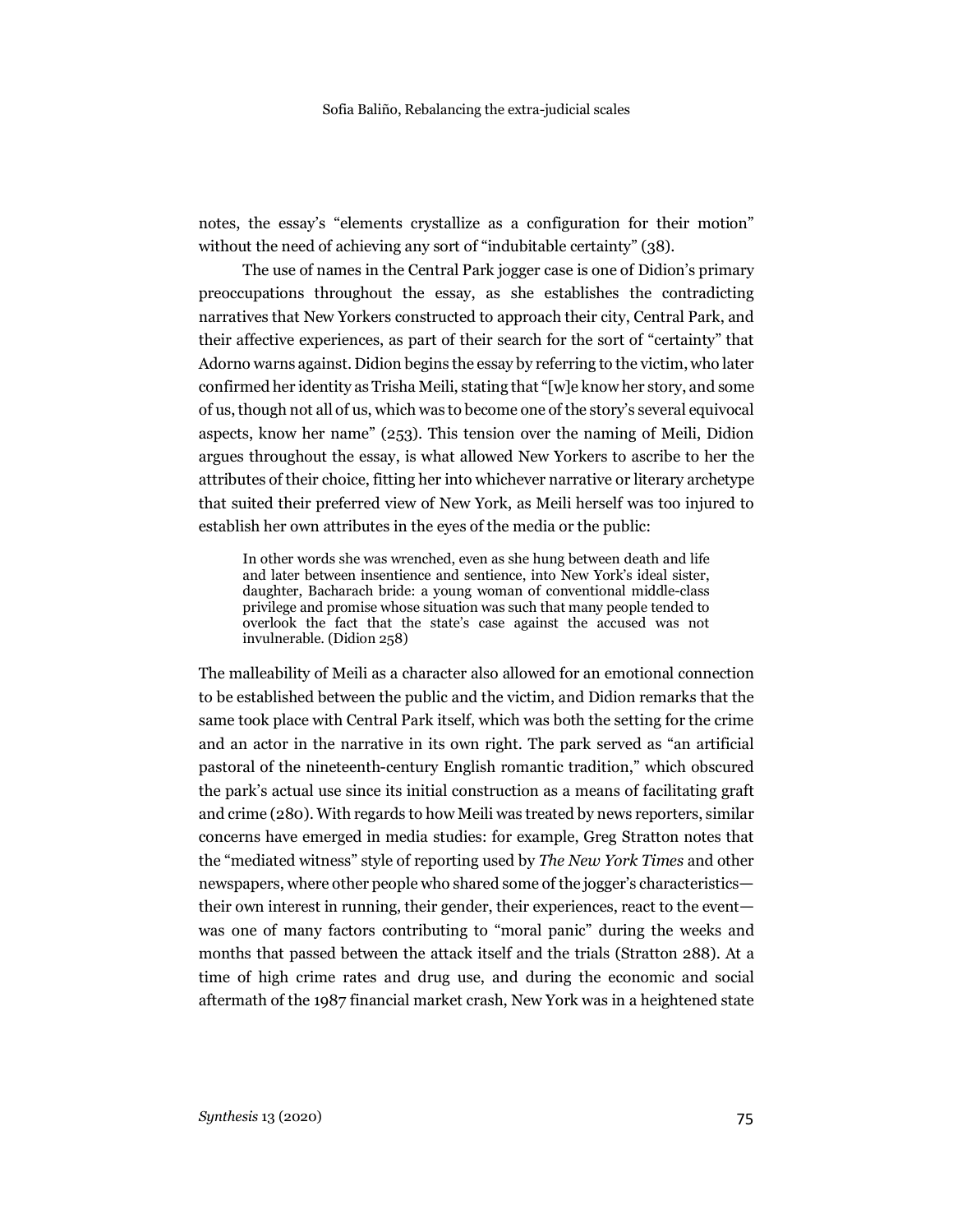of alarm, according to politicians, journalists, and Didion herself. Facing the public perception of New York as a "lawless urban dystopia," as described by Jelani Cobb, the prospect of naming that dystopia and giving it a solution through the justice system had an overwhelming appeal (Cobb n. pag.).

There is in Didion's essay another notable tension around naming: the Five. When they are referred to, it is to note the media's insistence on naming all five of the defendants publicly, despite their age and the fact that their guilt had not yet been confirmed, and on ascribing them traits that were often racialised, such as the claim that Yusef Salaam, while in the courtroom, "carried himself 'like an African king'" (266, 302).3 The question of naming and characterising the accused extends beyond the teenagers to their families, as Didion demonstrates with the example of Yusef Salaam's mother, whose name was repeatedly misspelled by reporters and whose occupation was the source of intense speculation (308). Didion also notes that "naming" has historical connotations in discussions of race that were well-known at the time, as well as in conventions on how to refer to rape victims and alleged juvenile attackers in the press (264-266). The issue of naming—how the victim was and was not named, how the Five were or were not named—extends even to the way the case has been described over the years, according to Stratton. Since the Five were exonerated, the media has transitioned from referring to the case as one of the "Central Park jogger," and now are more likely to use the term the "Central Park Five" or the "Exonerated Five," recasting the focus of the incident and its aftermath on the five adolescents as victims, rather than perpetrators, and shifting the emphasis even further away from the rape victim, the "Bacharach bride" that Didion describes (Stratton 292; Didion 258). This push to reconsider the naming of the case and its protagonists does not entail an easy resolution of the underlying dynamics that led to the erroneous verdicts and to the myriad cases of police brutality against Black men and women in America, a reality that is pervasive and impossible to escape. But it does hint at the possibility of holding multiple, competing narrative lines in a shared space in order to explore them more fully:

So fixed were the emotions provoked by this case that the idea that there could have been, for even one juror, even a moment's doubt in the state's case, let alone the kind of doubt that could be sustained over ten days, seemed to many in the city, bewildering, almost unthinkable: the attack on the jogger had by then passed into narrative, and the narrative was about confrontation, about what Governor Cuomo had called "the ultimate shriek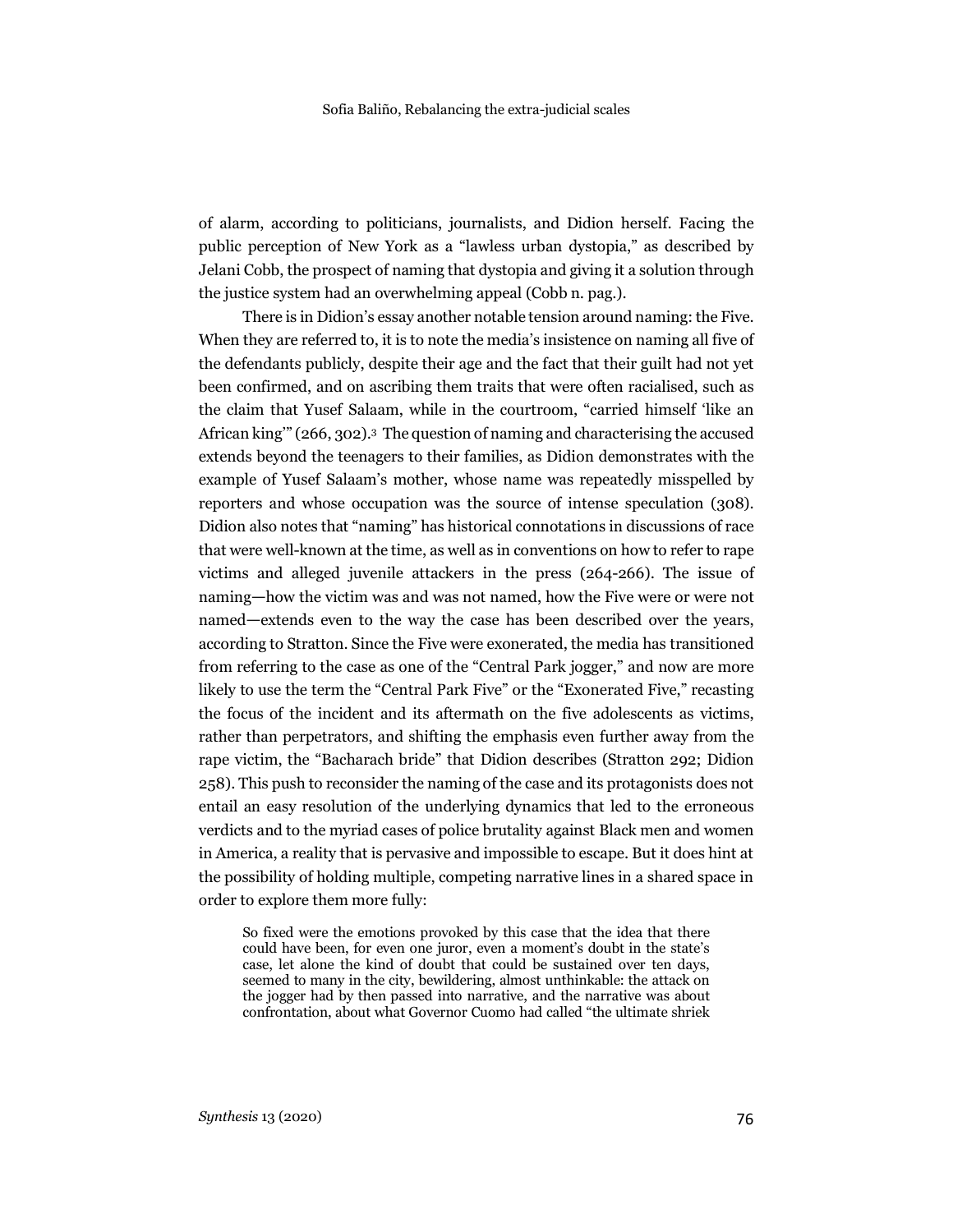of alarm, about what was wrong with the city, and about its solution. What was wrong with the city had been identified, and its names were Raymond Santana, Yusef Salaam, Antron McCray, Kharey Wise, Kevin Richardson, and Steve Lopez. (Didion 270)

In "Sentimental Journeys," Didion shows that not naming the jogger in the bulk of the related newspaper articles made her a particular type of "subject," allowing some media outlets to claim that the city "matched her energy level," after highlighting her role as a finance professional, as someone valued in her field of work, as an attractive woman who regularly ran in the evenings in the Park (Didion 260,291). The question of naming, which continues throughout the essay, is put in dialogue with the question concerning what narrative could and should be constructed about New York—so that the city itself could be moulded around that narrative, rather than the inverse. This is imbued with the recurrent themes of nostalgia for a glorious and lost past, disappointment, loss, and myths around place and progress—familiar ground for Didion in her prior writing about California, but now adapted and updated in its application to her adopted city of New York. For example, Didion writes that the trial began to reflect a desire for a more prosperous New York of years past, one focused on "getting and spending rather than about having and not having"—while Meili was described in terms that painted her not as "the actual victim of an actual crime but a fictional character of a slightly earlier period, the well-brought-up virgin who briefly graces the city with her presence and receives in turn a taste of 'real life'" (272). Didion notes that the public naming of Meili was distorted by public figures to restore her anonymity, making her into an ideal, one that was easily relatable for many New Yorkers, yet which also set her apart. Identifying Meili, either by name or background, allowed for creating a contrast between victim and attackers, while setting up an "idealization" of "The Jogger," rather than Trisha Meili, as someone who could show New York what it meant to exhibit "courage and class" under fire (Didion 271, 272).

Didion had to revise her approach to documentary aesthetics with this essay for practical reasons. Unable to witness much of the courtroom drama for lack of a press pass, she said she was "forced… into another approach, which turned out to be a more interesting one," allowing her to transition from being a reporter on events to a reporter on story, though those two types of reportage have long been interweaved to some degree in Didion's work (Als n.pag.). Her outsider status is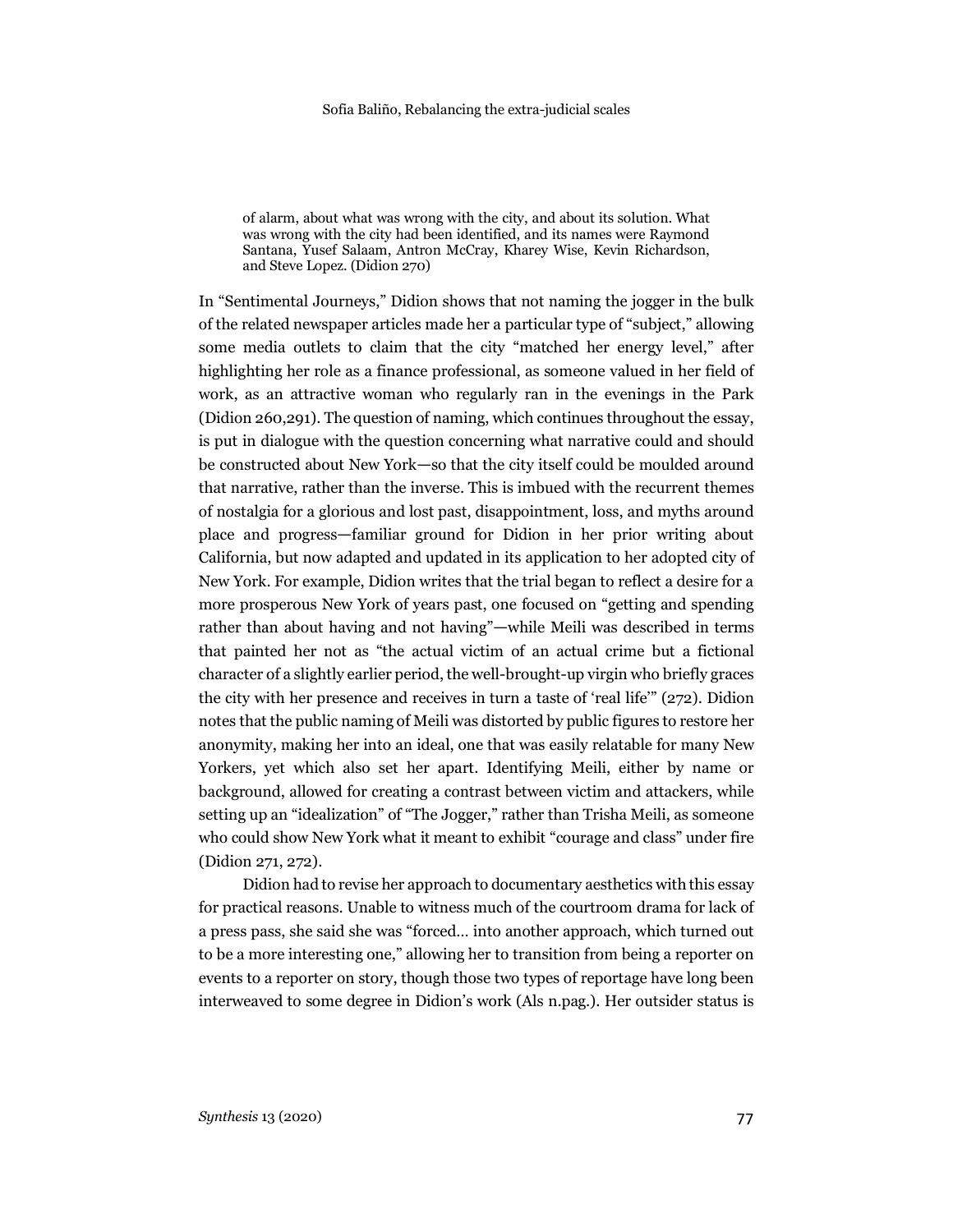reinforced in other ways: Didion's long-held approach of inserting herself into her reportage is relatively absent in "Sentimental Journeys," barring one passing reference: a scene where she and her husband, upon seeking refuge from an attempted mugging in a store, are reminded that despite having lived in New York for decades, they will never truly be considered New Yorkers (290). Didion uses this as yet another example of how easy it was in 1980s New York to make character assumptions and then alter them as needed to suit the storyteller's preference. The vast canon of Didion's writing has been devoted to how the construction and manipulation of narrative around conflicting images can and should fail, and thus demonstrate the inescapability of those images and their associated disorder. It also focuses on communities that lack connection, a failure of the "imagined communities" described by political theorist Benedict Anderson in the 1980s, who claimed that Americans could develop a shared sense of kinship with their fellow citizens by having "complete confidence in their steady, anonymous, simultaneous activity" (26). New York, with its "energy" levels, had no absence of activity, but a unifying "imagined community" was noticeably absent in the 1990s context in which Didion was writing. The case itself, albeit briefly, provided a unifying element that was, paradoxically, reliant on discord: "this case had held the city's febrile attention, then it offered a narrative for the city's distress, a frame in which the actual social and economic forces wrenching the city could be personalized and ultimately obscured" (Didion 300). She then qualifies that statement, referring to "two narratives, mutually exclusive" that are divided rimarily along racial lines, but both of which managed to capture the city's collective attention (300). The "mutually exclusive" nature of these narratives is further highlighted by Didion's use of the essay form, a space that she uses to prevent any single narrative from becoming totalising.It thus serves as a reminder of how the push for a stern, conclusive outcome from the New York criminal justice system led to a loss of valuable nuance, with devastating costs for the Five, their families, and for New York itself, in trying to resolve too quickly a conflict that needed to be addressed out in the open. The city held "8 million stories and all the same story," Didion says, noting that these individual and common stories together managed to hide the social tensions that underpinned life in New York City in that time period, as well as "the civic and commercial arrangements that rendered those tensions irreconcilable" (280). The push to bring these stories into one may have been the inevitable drive to plot resolution, but when applied to the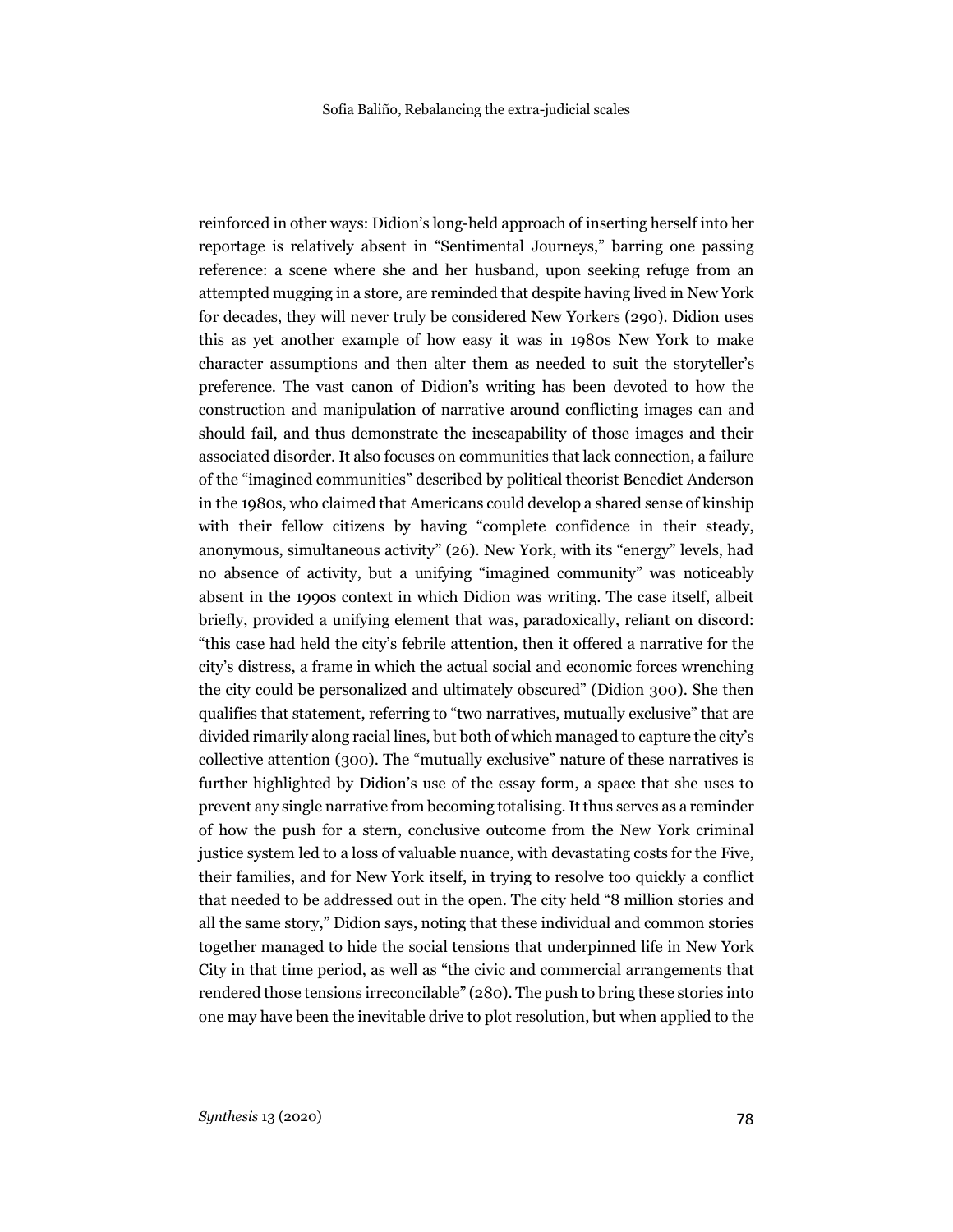justice system, it failed to reduce the underlying tensions, leaving a city divided amid a search for a better, more ordered future, drawing on nostalgia for an idealised past.

Didion's essay involves a fragmentary, discontinuous presentation of a series of "set pieces" to highlight some of the perils of plot-driven narratives when they are used to explain current events and link them to a lost past. This approach is indicative of her style throughout her work, from her early 1960s essays about California to her later essays in the 2000s about the Washington political scene. The plot-driven quality of the trial and the wider community dynamics were remarked on by Didion decades before the case was dramatised by DuVernay or presented in documentary form by Ken and Sarah Burns and David McMahon. It also has links to critical theory, as noted earlier in the discussion of "interpellation" developed by Louis Althusser (118-120). For example, Didion makes references to how easy it was to "cast" the Central Park Jogger as a proxy for "'what makes this city so vibrant and so great'," shortly after referring to another case in New York, of a woman who died and where the explanations did not make sense, saying this "is worth re-running" (275, 274). Didion describes the Central Park jogger trial as one that led to the "imposition of a sentimental, or false, narrative on the disparate and often random experience that constitutes the life of a city or country"—an imposition that inevitably meant that the events included in that narrative would be "rendered merely illustrative, a series of set pieces, or performance opportunities" (Didion 297). The essay itself is structured as illustrative combination of "set pieces," deliberately unable to capture New York in its entirety, and thus demonstrating the failure of the Central Park Jogger narrative—in media, in the courtroom, in the common vernacular—to do the same (Didion 296-297). While the essay makes use of its ability to develop its "contour by its substance," in the manner Adorno describes, it deliberately moves away from the plot-driven approach of film, which often seeks a firm conclusion and narrative resolution (Adorno 41). These brief uses of terms ostensibly linked to film, to rewinding the video and replaying a scene, to casting a character, are also evocative of a familiar claim of Didion's that she made several years before in "The White Album." In that essay, published in her 1979 collection by the same name, she explains her frustration in being unable to draw a clear, "narrative line upon disparate images" she witnessed in Los Angeles at that time, especially in the face of "flash pictures in variable sequence, images with no 'meaning' beyond their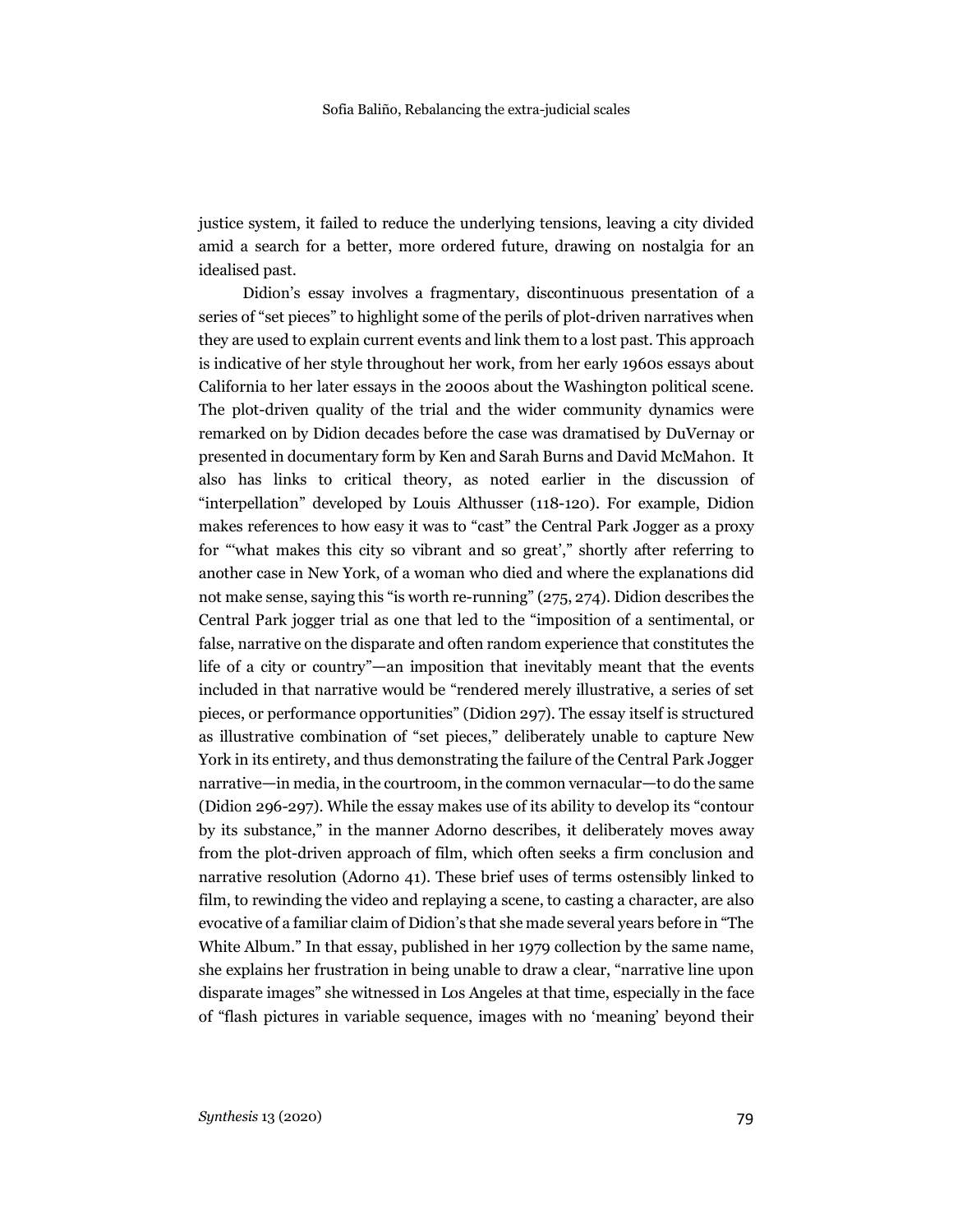temporary arrangement, not a movie but a cutting-room experience" (11, 13). A notable claim that Didion makes in that same essay, referring back to that "cutting-room experience," was that her realisation that "one could change the sense with every cut was to begin to perceive the experience as rather more electrical than ethical" —a realisation that, she says, made her doubt the possibility of crafting narrative from those elements, of finding a clear line through  $(13)$ .

#### **Revising the plurality of voices in** *When They See Us*

The DuVernay mini-series is a dramatisation of the original events from both the attack itself and subsequent trials, along with the Central Park Five's incarceration and eventual release, culminating in the overturned convictions. It was released in 2019, five years after the Central Park Five were awarded a settlement of USD 41 million from the city of New York, amid the growing influence of the Black Lives Matter movement and intense concern over myriad examples of police brutality against Black men and women in the United States. The mini-series, whose episodes run at over six hours in total, undertakes a dramatisation of the attack, the arrests, interrogations, and confessions of the supposed perpetrators, the trial, and aftermath, and in so doing appropriates the same elements of storytelling that it means to criticise and reworks them, drawing in new voices that, while present during the original events, were not given priority. The dramatisation of the events also demonstrates the theatricality of the trials themselves, and how extra-judicial elements were brought in as performance elements, imposing meaning on characters and events that contradicted witness accounts, the Five's actual behaviour and nature, and the trial evidence itself.

The first two parts of the mini-series are devoted to the round-up of the Five, their forced confessions, their family situations, the trial itself, and its impact on them and their families. These children, once strangers, are shown developing friendships, while some family members find the trial too difficult to witness. In a scene that could not have been included in any documentary, and that reporters, including Didion, could never have witnessed, much less recounted, the final moments of Part One show the Central Park Five being put into the same room after their confessions. They introduce themselves to each other and apologise for having falsely implicated each other in their statements. They are shown to be unaware of each other's names and nicknames, learning only then, for instance,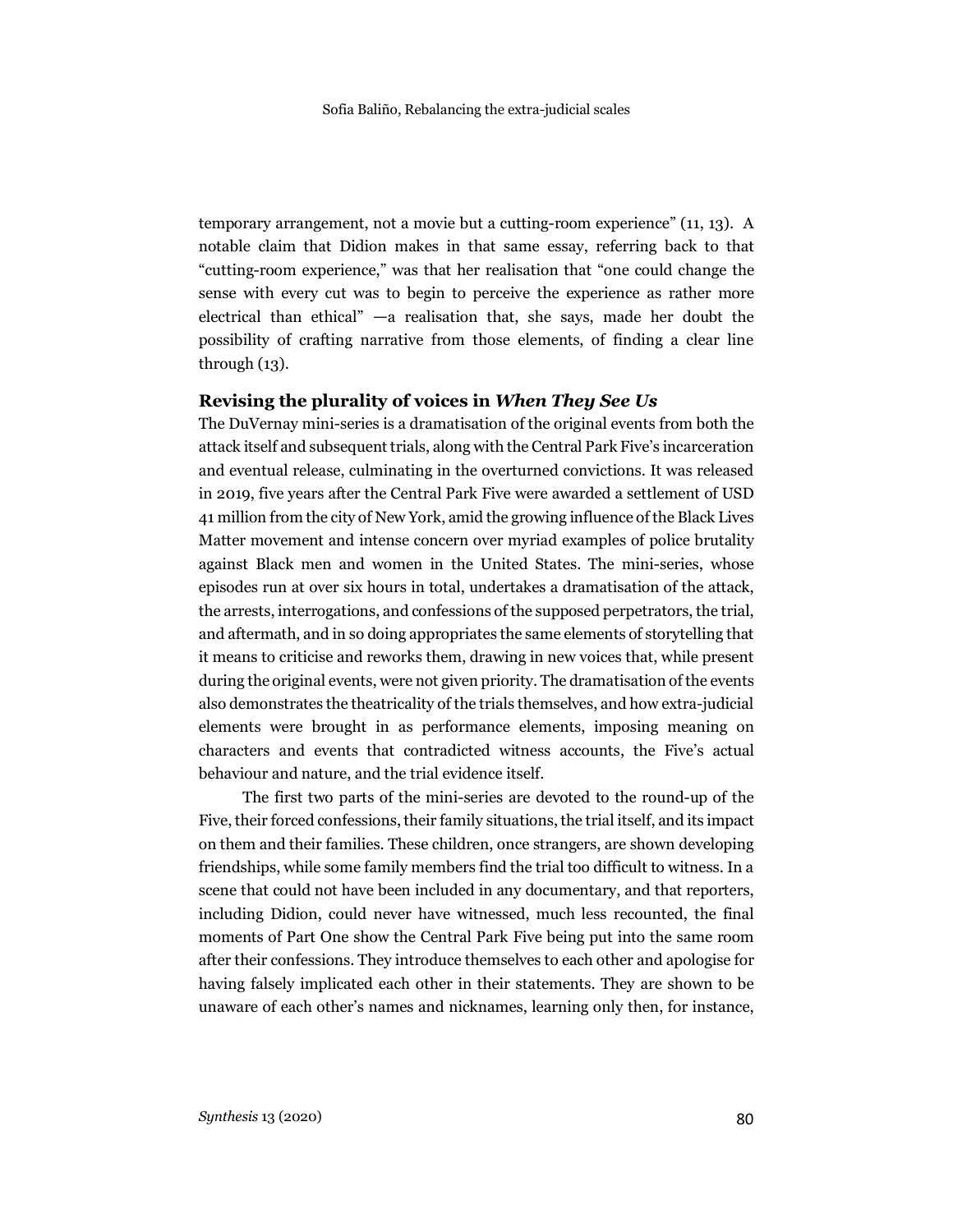that Antron McCray preferred to be called "Tron" by his friends – an additional indication to viewers that the children's forced confessions under custody were inherently flawed (57:29-57:37). The scene demonstrates not only that the boys, for the most part, did not know each other previously, but also how the cacophony of voices involved in trying to craft a narrative around the jogger's attack on April 19, 1989, had drowned out their respective voices and unique selves. That approach, while difficult to achieve in non-fictional works such as Didion's essay, is possible in fictionalised accounts, allowing the space for re-imagining events while purporting to render them more truly.

DuVernay, in her rendition, seeks to harness the plurality of voices that was at play in the trial of the Five and reconstruct them, showcasing their inherent conflict but also highlighting opportunities for greater cohesion, which in turn allows for the stories of individuals to be shown more clearly. Adriana Cavarero notes that "a unique being is such only in the relation, and the context, of a plurality of others, which, likewise unique themselves, are distinguished reciprocally–the one from the other," drawing from the work of Hannah Arendt in her analysis (43). DuVernay, in her depiction of the Central Park Five, could be said to be aiming to elucidate the nature of that "unique being," bringing together dramatised perspectives from the parents and siblings of the Central Park Five, their defence lawyers, their friends and girlfriends, and also the police officers, judges, and prosecutors who pushed for the Five's incarceration. These are, in a Cavarero-style reading, the vast constellation of voices that together help form the story of one individual's life, that of each member of the Five. By definition, a single person cannot know all the various influences that shaped the trajectory of his or her life, from the moment of birth that he or she could not witness, to the precise moment and aftermath of death, and thus Cavarero argues that it "is necessary to go back to the narration told by others, in order for the story to begin from where it really began" (39). Considered alongside Didion's claim that the Five's names were used to stand in for many of New York City's problems, DuVernay's fictional account of the case undoes this operation, placing the emphasis on drawing out the multifaceted personalities of the young men and also the unstable nature of the events themselves. It also allows for considering the Five as beyond just "the Five": Asante Blackk, who portrayed the young Kevin Richardson in the series, notes that his approach to that character after meeting the real-life Kevin Richardson, was designed to show that "pain and sorrow isn't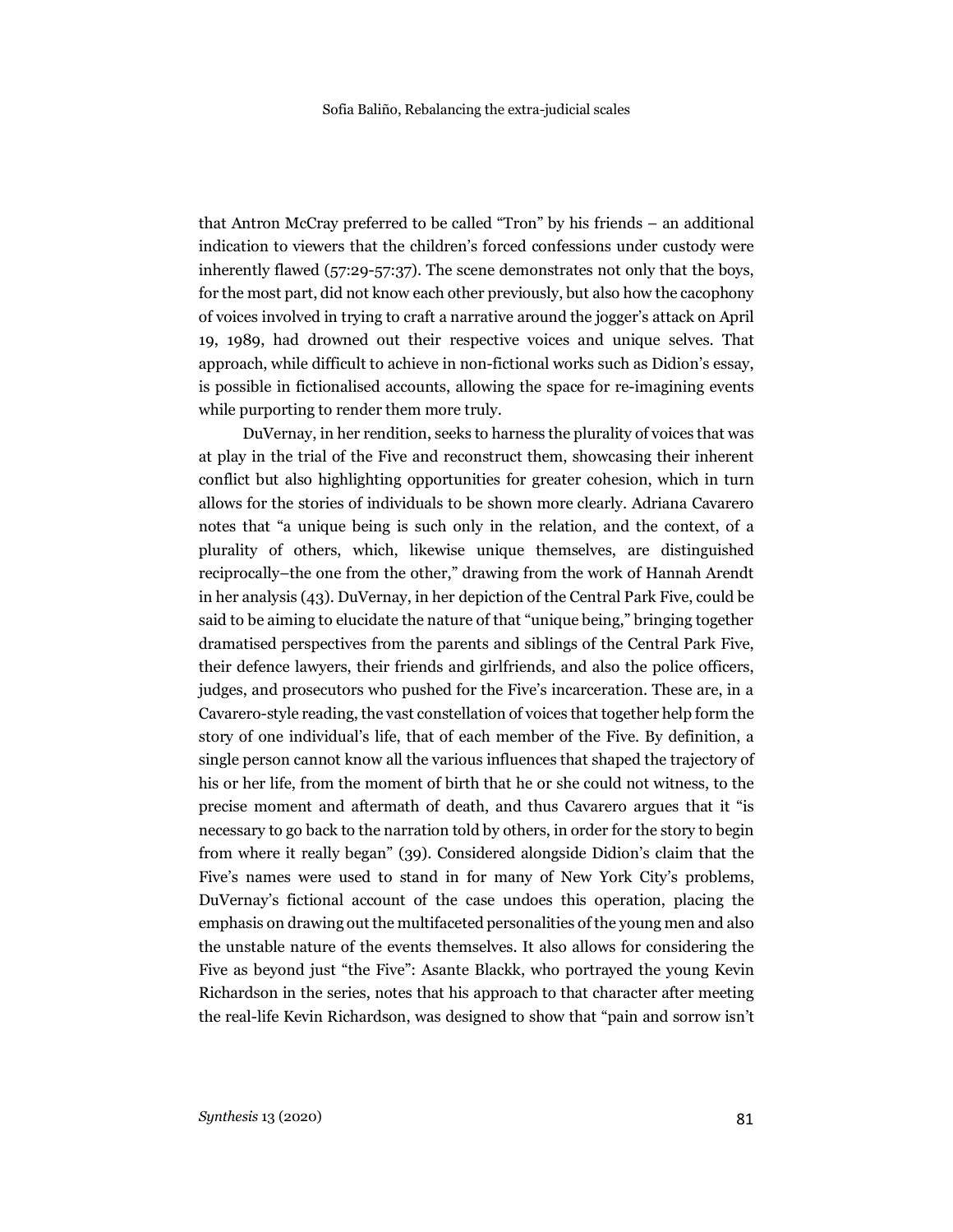all that he is… there's so much more to him, to who these five men are" (Ritchie 13:30-13:35).

While there are various scens in DuVernay's mini-series that exemplify this approach, a significant one is her decision to focus Part Four of the mini-series almost entirely on Korey Wise, the eldest of the Five. While the first two parts of the series showed all five perspectives in nearly equal measure, Wise is referred to only by name in Part Three. That episode instead focuses on the other four as they spend their time in juvenile detention, which DuVernay presents briefly, and then on their release and their subsequent efforts to reintegrate into their families and communities, while grappling with the difficulties they face in obtaining jobs due to their criminal records as felons and the requirement that they register as sex offenders. The actors portraying those four change through that episode, from child actors depicting the boys in the trial and early years of juvenile detention, to adult actors to play the men who had served those sentences and were now trying to understand the families and societies they were re-entering. The sharpness of the transition between actors, which takes place from one film frame to the next, is deliberate. The absence from the film of many of their incarcerated years withholds from the audience what the boys themselves failed to have: their final years of childhood.

The director's choice to omit Wise in Part Three demonstrates how the absence of a character does not mean that their story fails to advance and affect the stories of others, even as the storylines of these others move forward. In Part Three, Wise is referred to only in passing, with some of the other Five hoping to track him down upon release, and Wise's mother reaching out to other parents of the Five asking for their sons to contact Wise. The most that is known then is that Wise, still incarcerated, is in solitary confinement (Part Three, 23:49-24:45). As becomes clear in Part Four, Wise, the only one of the five who was 16 years old at the time of the crime, was forced to spend the subsequent 12 years moving between various maximum-security prisons, including Riker's Island, Attica, Wende, and Auburn, most of these hundreds of miles away from Harlem, where his mother lived. The decision to leave his story until the end of the mini-series, after showing how the rest of the world has moved on in his absence with little knowledge of his fate, highlights the concern that Butler has raised over "[w]ho counts as human? Whose lives count as lives? And finally, What *makes for a grievable life*?" (Butler, *Precarious Life* 20). Butler asks this question in response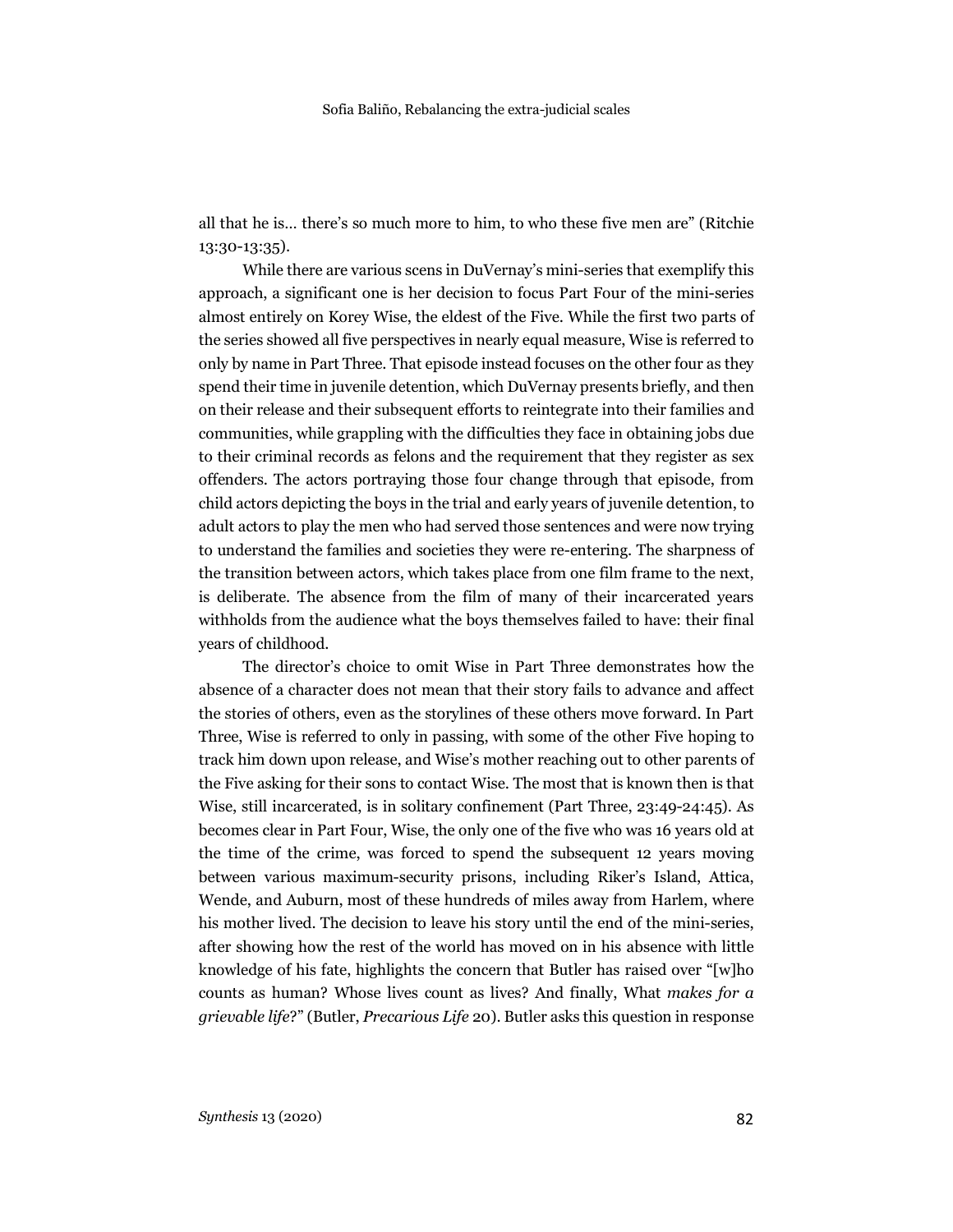to the war in the early 2000s in the wake of September 11, 2001, but it could be applied to cases of far more specific violence, such as the kind done to Wise, which demonstrates what Butler describes as the "social vulnerability of our bodies—as a site of desire and physical vulnerability, as a site of publicity at once assertive and exposed" (20). Wise is an example of the violence that society can enact on one another, often by depriving a person of the right to be acknowledged and grieved once they have been exiled from daily public life.

DuVernay uses numerous devices to depict the impact of the Five's conviction through her presentation of Wise: she incorporates Wise's hallucinations of his family members; his brutalisation by fellow inmates, forcing him to opt for solitary confinement to avoid the worst of the torture; and the rare kind prison guard who tried to protect him and give him opportunities to read and work within prison. Unlike the casting of McCray, Richardson, Salaam, and Santana, there is no change in actors from when Wise is an adolescent to when he is an adult, still in prison. Jharrel Jerome plays Wise throughout, with changes in his hairstyle and attire being used to demonstrate the passage of time—notable especially given that Wise spent the most amount of time incarcerated, and under agonising conditions. It also demonstrates that the other four, while facing their own challenges, had only by virtue of age and chance missed out on an even harsher experience in prison, one that they were not able to witness first-hand despite having been members of this shared experience of being the Central Park Five. It reinforces the separate, individual nature of each member of the Five, showing that this identity of the Five, as DuVernay herself has noted, was "put upon the real men by the press, by the prosecutors, by the police" (Ritchie 6:51- 7:06). Even amid the elements of this shared experience that unified them were other factors that also keep them distinct.

Along with separating the Five into individuals, the depiction of Wise in Part Four also contrasts with how the jogger, Trisha Meili, is presented much earlier in the series, and is evocative of the "naming" tension that Didion refers to in "Sentimental Journeys." The first time the jogger appears on screen is 35 minutes into Part One, which is also the first time her name is heard. By then, DuVernay has shown how the adolescents rounded up for questioning had been coerced, assaulted, and ultimately forced to sign false confessions on the pretence that doing so would ensure their freedom. The jogger is shown almost solely in flashbacks: only once, during the trial itself, does she appear within the same story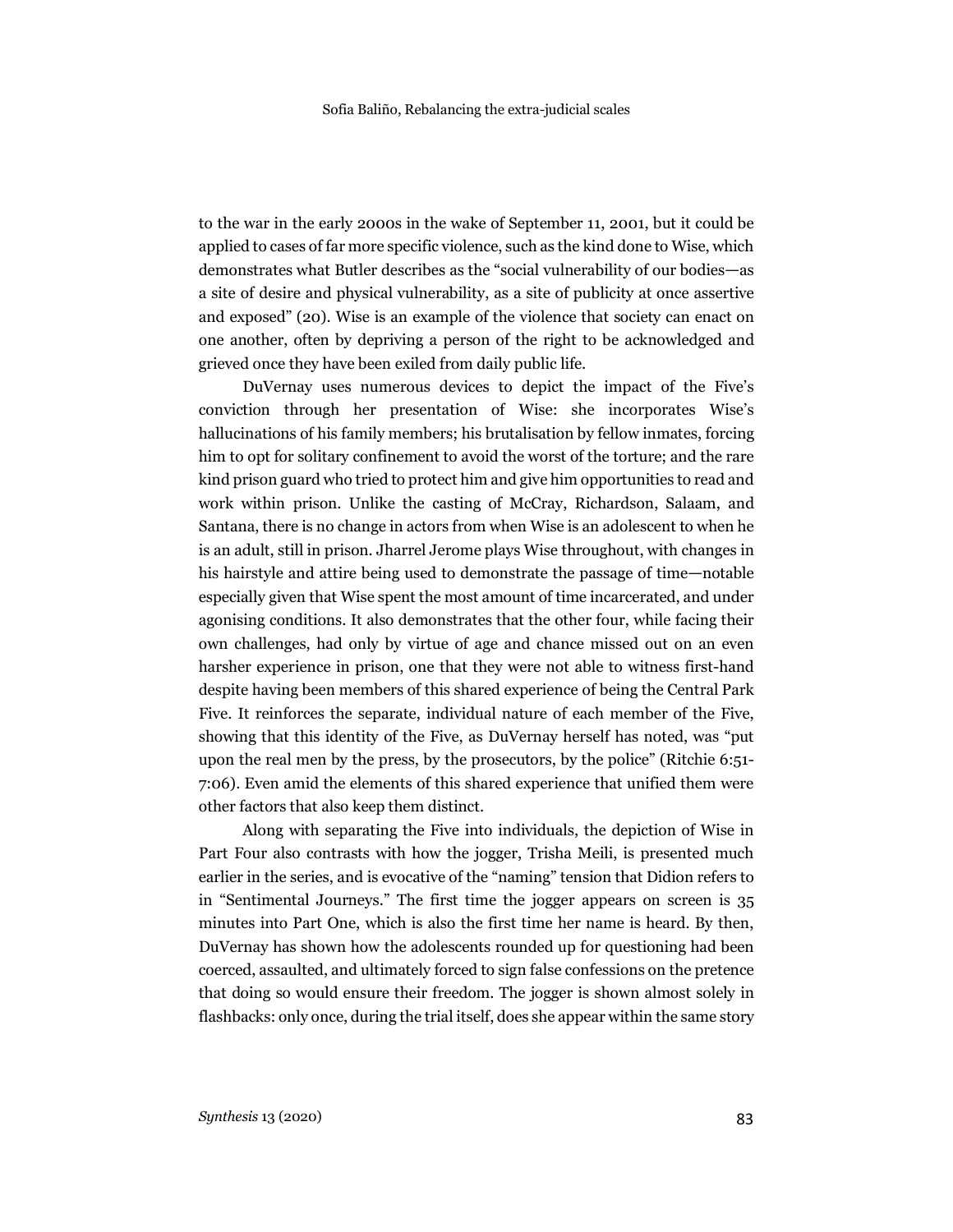time as the other characters, where the camera pans up from her shaky legs as she walks down the length of the courtroom, then focusing on her face and her strained speech as she takes the witness stand and recounts that she remembers nothing of her attack (Part Two, 32:42-34:38). The relative absence of Meili throughout the mini-series, relative to the Five's presence, is also a reminder of how the narrative constructed to explain the case in 1990 had very little to do with the crime itself, and exemplifies the distance between the protagonists and their depiction in the media. Despite the few lines of speech given to that character, the statements that DuVernay includes, juxtaposed with flashbacks from the night of the crime, contradict the narrative advanced by the prosecution and policy officers. Meili thus shares with the Five the experience of having others assign meaning to her actions and words. Meili's location in the park, the type of headphones she had on, her statement on the witness stand that she had no recollection of the attack itself, are all included to demonstrate the reasonable doubt that should have been pronounced by jurors, while at the same time rendering the victim herself nearly anonymous. While DuVernay grapples with the familiar drive of film to balance plot and a search for resolution, she also draws on some of its other elements to highlight the potential for ambivalence even in such a form, and its potential to ascribe new meanings to seemingly established events and subjects. These decisions are evocative of Judith Butler's claim in her analysis of hate speech and interpellation of the "possibility of disrupting and subverting the effects produced of such speech," which James Loxley describes as a contribution to a wider debate involving the relationship between the legal system and harmful uses of speech (Butler, *Excitable Speech* 19; Loxley, 131). Rather, Butler presents the possibility of "other kinds of response to the social subordination sought, enacted or confirmed by hate speech," demonstrated through the use of "resignification" that allows for assigning, performing, and testing out new types of meaning (Loxley 131, 132). It is, to paraphrase Didion's statement concerning film-making in "The White Album," a practice that is ultimately "more electrical than ethical" (13).

This assignation of new types of meaning is not the only approach that DuVernay uses. Like the "cutting-room floor" that Didion refers to in "The White Album," DuVernay's approach includes the decision to omit many of the situational elements of New York City in the late 1980s and early 1990s. While DuVernay addresses concerns over crime and racial tensions, she largely ignores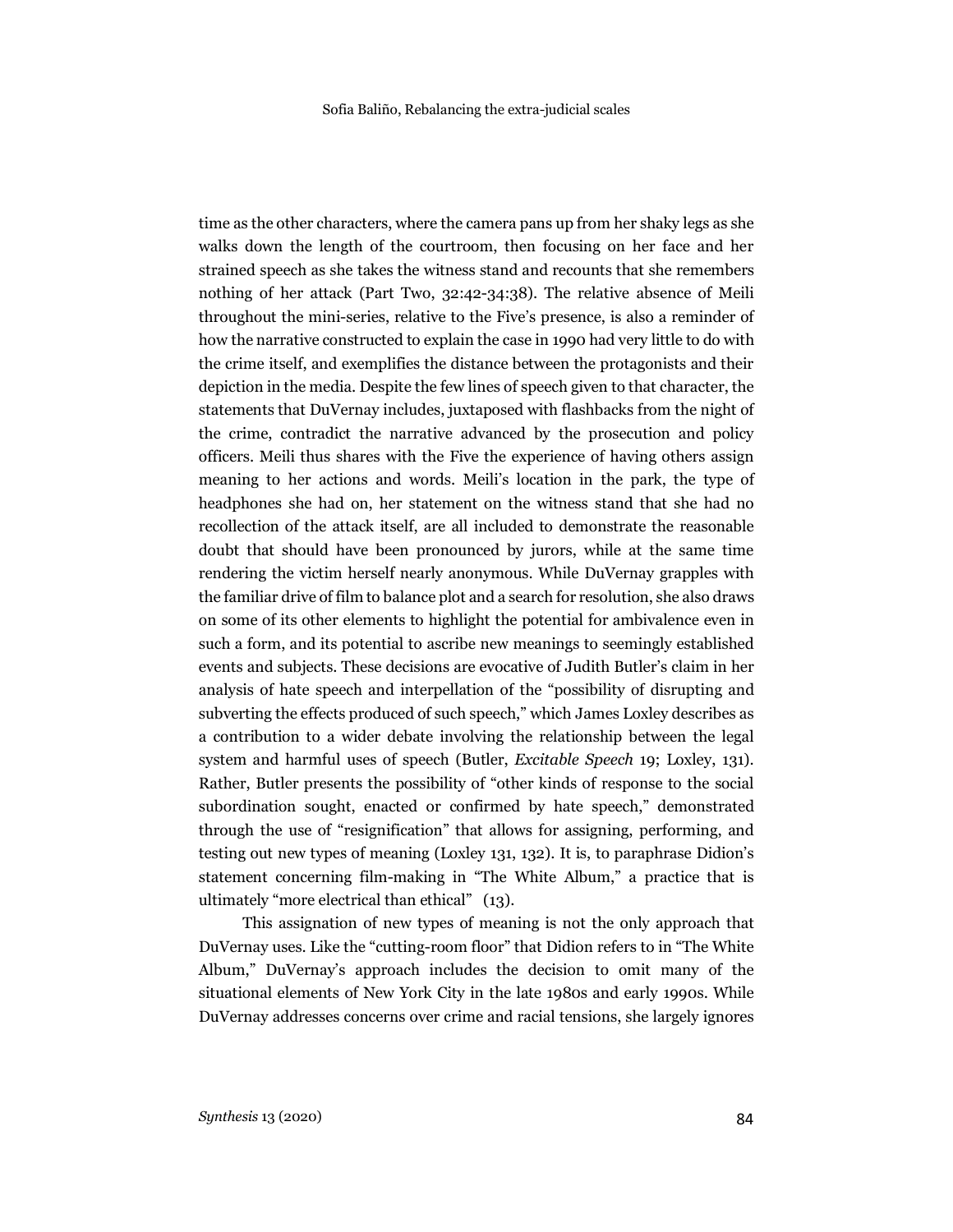any references to the economic situation in the city at the time, such as the fallout of the 1987 financial market crash, or the party politics at play within New York City. Part One of the mini-series does refer to an "epidemic" of crime in New York City and captures some of the racial tensions of that time through the language used by law enforcement. It also shows the assumption made by prosecutors that the people allegedly involved were of colour, and, in the dramatised Fairstein's discourse, were "animals." Fairstein tells New York District Attorney Robert Morgenthau that "[w]e are not in control. And we can be" as she urges him to give her control of the case and round up as many young Black men as were in Central Park that night (Part One, 19:12-19:13, 18:24-18:39). However, the economic dimension is practically absent. DuVernay's decision to make the story of the Five her focal point did involve leaving some of the dynamics that affected the trial outside of the film, not necessarily because they were unimportant, but because the crafting of any film requires making the same sort of decisions that are made in a courtroom: which evidence to include and which to withhold.

DuVernay's dramatisation has come under fire by Fairstein for its aestheticisation of actual events, including the use of fictionalided dialogue to complement known events and statements. Among Fairstein's complaints was that some of the dialogue attributed to her character in the film did not match her exact statements, or was hyperbolic, or did not accurately reflect when and where she made a particular comment or committed a certain action (Dentons 13-21). Her lawsuit against DuVernay and Netflix highlights the potential risk of blending fiction with fact, even as that same distinction was lost during the trial and media reportage itself in 1989-1990. An excerpt from a recent submission by lawyers for DuVernay and Netflix acknowledges this point, while also arguing that viewers should be capable of making the necessary distinctions in light of their understanding of form:

In the context of a "dramatic interpretation … of events and dialogue filled with rhetorical flourishes" viewers will be "sufficiently familiar with this genre to avoid assuming that all statements within them represent assertions of verifiable facts." … The context is obvious: not every scene and piece of dialogue is a transcription of actual conversations but involves "the selective editing of real history not only for time but also for clarity, flow, and emotional impact" (Dentons 8).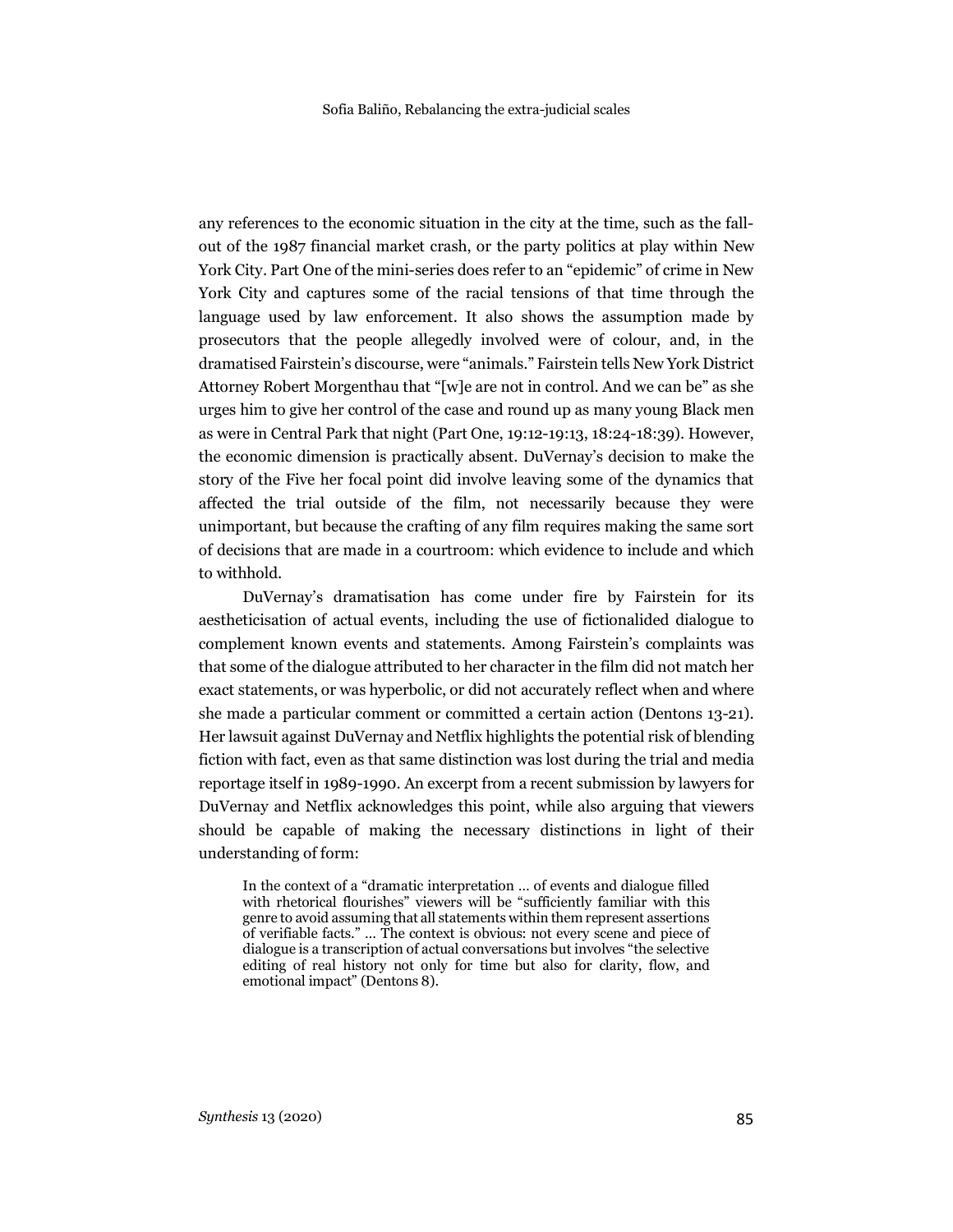The mini-series itself makes reference to this same issue of dramatic interpretation: an early voiceover in Part Two, set against scenes depicting the growing frenzy over the attack and forthcoming trial, has the voice of a reporter stating that "details didn't matter because there was no script." The same voice claims that these boys were fatherless and lost, "driven by a collective fury"—an interpretation of the "details" that, as shown in DuVernay's extensive depiction of the parents in Part One, was far from accurate (Part Two, 0:47-1:01). The role of interpretation used is also acknowledged, albeit implicitly, by DuVernay's decision to intersperse actual media clips from 1990 with the dramatised account, using these as media clips on television sets that the characters would see and hear as the trial unfolded, including interviews of billionaire property developer Donald Trump claiming he wished he had the advantages of a "well-educated Black" (Part Two, 7:47-8:06). This interaction between fictionalised depictions of actual events with real archival footage again highlights the ambivalence of narrative and has the viewer ask what is real, and whether it is possible to escape it, or whether we are, as Althusser says, facing a world where "individuals are always-already interpellated by ideology as subjects," always in dialogue with a whole host of elements that shape them (119). While it may be difficult, or even impossible, to avoid this all-encompassing ideology, where individuals are alwaysalready manipulated, narrative can also be reimagined away from the ideological quest for clean conclusions or a totalising definition of a subject: narrative can instead open up spaces where various definitions and subjects can exist and interact, even those that are painful or uncomfortable, in order to enable a fuller and ostensibly fairer system for all.

# **Conclusion**

The case of the Central Park jogger was notable in various respects, not least for bringing together in one stark example how race, politics, and fear can intersect and converge in the judicial system, with the potential for devastating repercussions. It also provided the public with a distraction from their individual and collective troubles, to the point of almost serving as lurid entertainment. The nationwide frenzy over the case's developments served as a foretaste of other highprofile cases that would touch on similar themes, including the O.J. Simpson trial just a couple of years later on the other side of the country. Some scholars argue that these cases do not just bear thematic similarities, but also influence one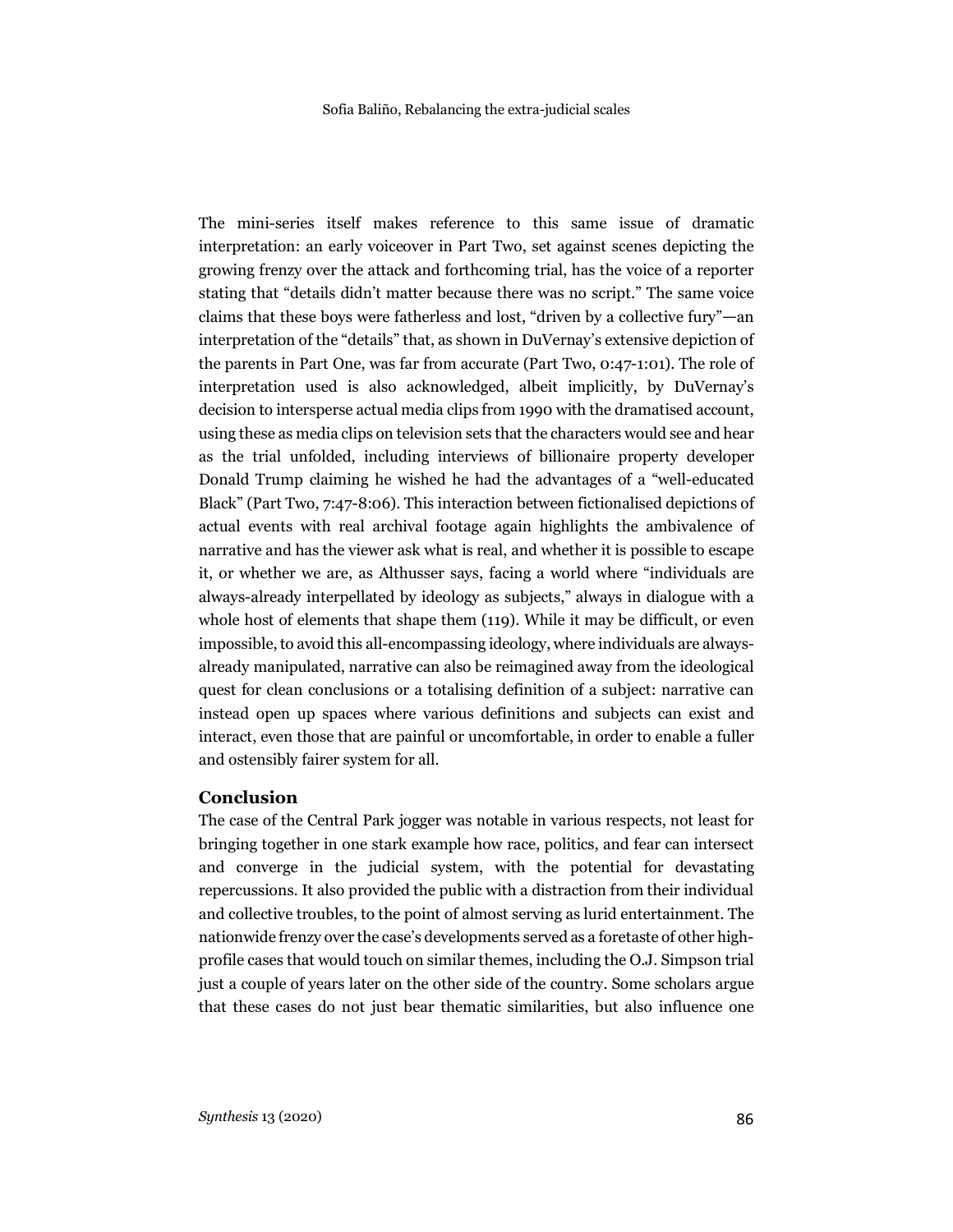another, even across time and geography. Referring to the impact of the Central Park jogger trial, Lynn Chancer notes that after "verdicts that recognize only one side or the other's symbolic legitimacy, lingering dissatisfactions often draw attention to new and thematically related high-profile crimes through a combination of journalistic, public, and legal reactions" (39). Chancer makes this link with the O.J. Simpson criminal and civil cases in 1994 and 1997, respectively, as well as the federal and state trials associated with the Rodney King beating by police officers in Los Angeles in 1991.

This suggests that there is the potential for the judicial regime of proof to be affected not just by its immediate context but by the debates and dynamics surrounding other legal rulings whose factual circumstances may differ widely, setting a type of extra-judicial precedent—yet another example of extra-judicial elements influencing the legal system. In the United States, the burden of proof that must be met for a criminal conviction is the following: the defendant must be found guilty "beyond a reasonable doubt" of the crime for which they have been accused. This is a tougher standard than that required of civil law suits, where there must simply be a "preponderance of evidence" that the plaintiff was "more likely than not" responsible, and where the question is therefore about liability rather than guilt (Kaplow 741). Proving guilt or innocence against the criminal standard in a courtroom is not just a function of how well trial lawyers manage the facts of the case, the law, and legal interpretation. As Alice Ristroph notes, it also depends on the criminal procedures used by the police force before a case makes it to trial (308). Ava DuVernay's mini-series draws attention to failings occurring in the arrest, forced confessions, trials, and incarceration of the Five by dramatising the events themselves and, where needed, providing some of the missing details herself. Sometimes this involves reworking parts of the dialogue, either to summarise it or for hyperbolic effect; in others, it involves the pacing of the story itself, combined with extradiegetic elements such as the mini-series soundtrack and score. As noted by the lawyers who defended DuVernay's miniseries against the civil suit brought by Linda Fairstein, "this dramatization has a distinct point of view: that of the Five" and thus asks viewers to re-examine whether "the prosecution was just and the evidence supported the conviction of the Five" (Dentons 2, 3). While DuVernay sets out a fuller presentation of the case to show that the burden of proof was not matched by the evidence brought to trial, Didion's essay sheds light on another set of facts that did make it into the case,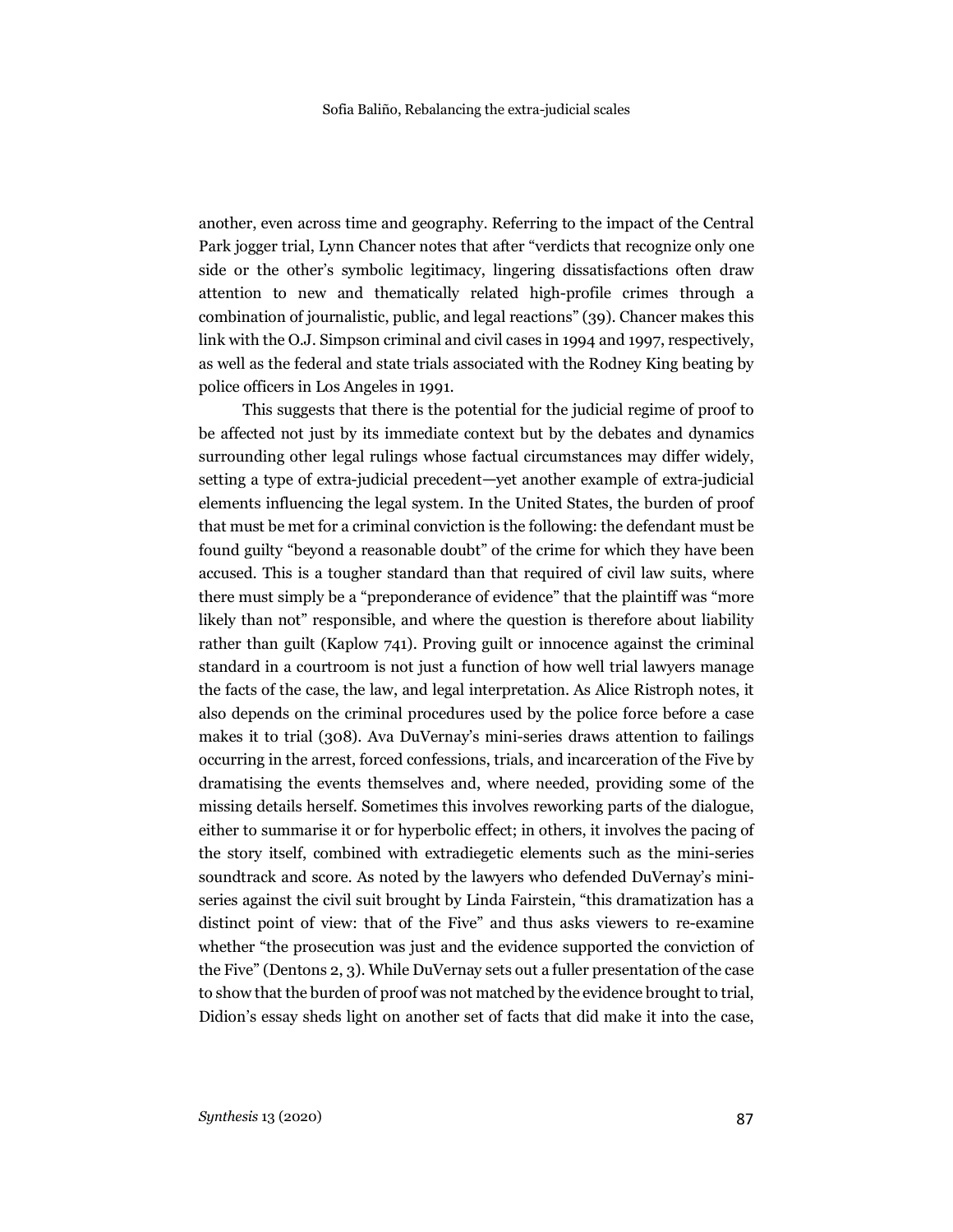and which were unrelated to either the police proceedings or the judicial manoeuvrings. Her essay shows that the Five were being forced to answer not just for whether they had attacked Trisha Meili, but also for whether New York City's judicial institutions could resolve the contradictions between what the city was and what its residents wanted it to be. This was an entirely different sense of justice, one that fell far outside the theoretical scope of the legal system, but that made its way into the courtroom nonetheless. This was a question of multiple New York narratives competing for dominance—familiar territory for Didion, whose fictional and non-fictional works repeatedly consider whether a place can live up to society's expectations.

The use of narrative to ask these questions of the justice system and society at large should be handled with care, but can have immense value, especially in an America that continues to see brutal attacks on Black men and women, including several recent cases of white police officers exerting excessive force that is lethal or even fatal. At the time this article was being written, riots were breaking out in Minneapolis and protests taking place across the United States following the death of George Floyd, a Black man who was apprehended and then suffocated by non-Black police officers. Much of the uproar over the case has spread online, with social media campaigns highlighting the importance of knowing George Floyd's name and that of so many other Black men and women who were attacked or murdered, whose stories were not heard in their own defence. Some members of the Five famously joined in painting the words "Black Lives Matter" in front of Trump Tower in New York City in July 2020, in an image that presents the latest stage of the continuous reconstruction and re-examination of narrative around the original case and its impact (Moorwood n. pag.). The works of Didion and DuVernay on the Central Park Five show that the aestheticisation of events carries with it a dangerous power: that of being able to construct and propagate narratives subject to distortions, with names twisted and reworked to present all manner of signifieds, amid the draw of powerful forces such as nostalgia for an imagined better time, which may be appealing on the surface but can be used to hide the true causes of tension and pain, leaving individuals with little form of protection against actual harm. By virtue of the same elements, however, this aestheticisation can also be a force for the continuous reconstruction of narrative, reclaiming the names and stories of those individuals who have been wrongfully accused, providing a counterbalance of sorts to those same distortions and the violence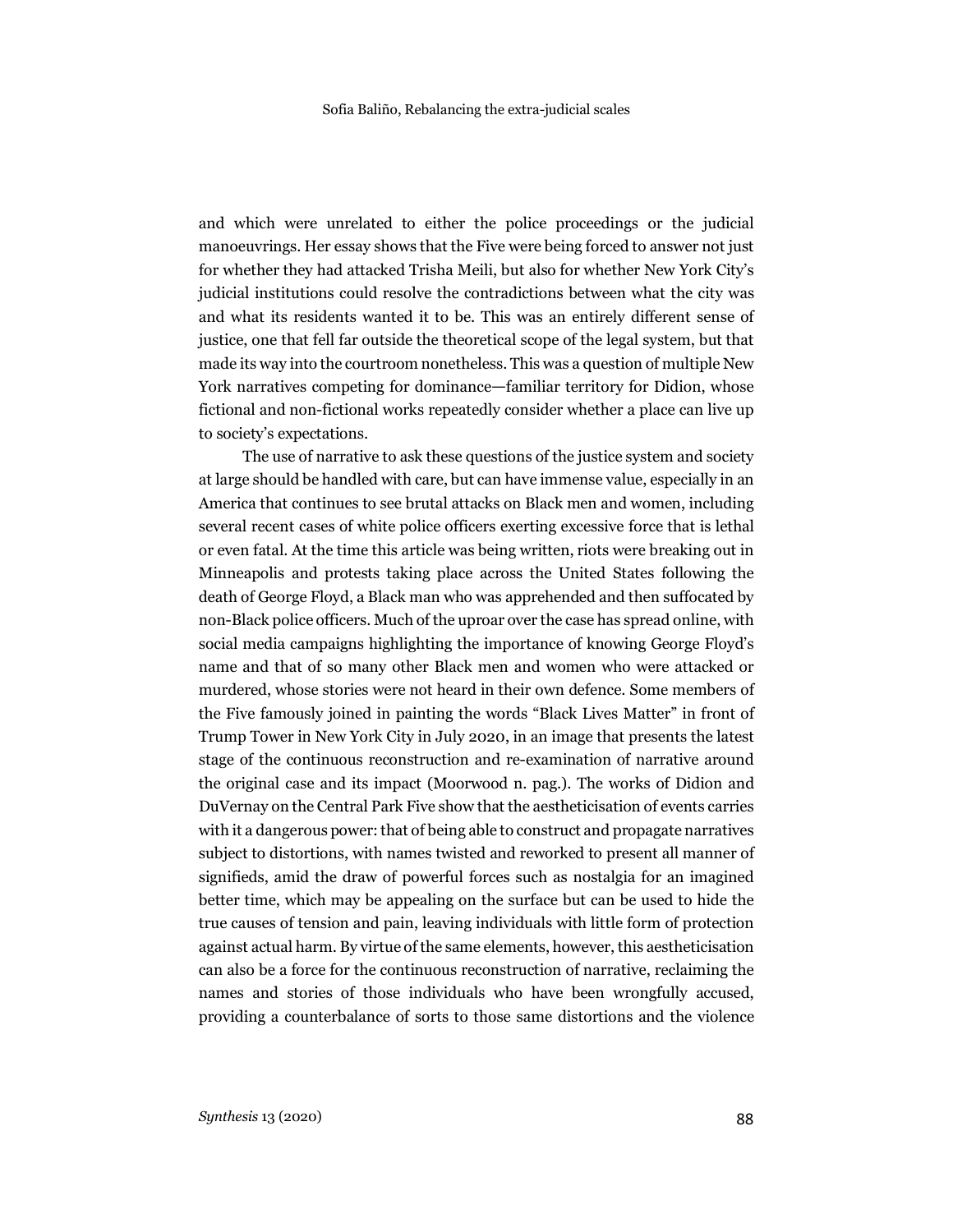they engender and opening up a more complex conversation that does not privilege one contradiction over another, but rather engages with them all directly. It may even get us one step closer to acknowledging our shared vulnerability and therefore our connection to one another, which Butler rightly argues is "one precondition for humanization" (Butler, *Precarious Life* 43). It is far from sufficient. But it is one way to start.

#### **Works Cited**

- Anderson, Benedict. *Imagined Communities: Reflections on the Origin and Spread of Nationalism*. London: Verso, 2016.
- Burns, Ken, and Sarah Burns, David McMahon, dir. *The Central Park Five*. 2012. WETA. Film.

l

<sup>1</sup> Korey Wise is also referred to in some sources as Kharey Wise, which was reportedly the original spelling of his name prior to his exoneration and which he then changed (Tron, n. pag.). In the interest of consistency, this article uses the "Korey" spelling, with the exception of direct quotations which use the "Kharey" formulation.

<sup>2</sup> Didion's earlier crime reporting has recently been examined through the lens of documentary aesthetics by Daniel Worden. His analysis is based on one of her essays from the late 1960s about another crime in California, which is the subject of a chapter in his book *Neoliberal Nonfictions: The Documentary Aesthetic from Joan Didion to Jay-Z*.

<sup>&</sup>lt;sup>3</sup> The question over whether to make the names of minors who are facing legal charges public has a long history. A 1979 Supreme Court ruling, *Smith v. Daily Mail Publishing Co.*, deemed unconstitutional a West Virginia statute that made such public naming illegal unless the newspaper in question had "written approval of the juvenile court" (U.S. Supreme Court, n.pag.). The case weighed, among other considerations, the First Amendment rights of newspapers relative to the need to ensure these young people's privacy. The Supreme Court also considered whether publicly naming these young people would hinder their eventual reintegration into society.

Adorno, Theodor. "The Essay as Form." *Notes to Literature*. Trans. Shierry Weber Nicholsen. New York: Columbia UP, 2019.

Althusser, Louis. "Ideology and Ideological State Apparatuses: Notes towards an investigation." *Lenin and Philosophy and other essays*. Trans. Ben Brewster. New York: Monthly Review Press, 2001.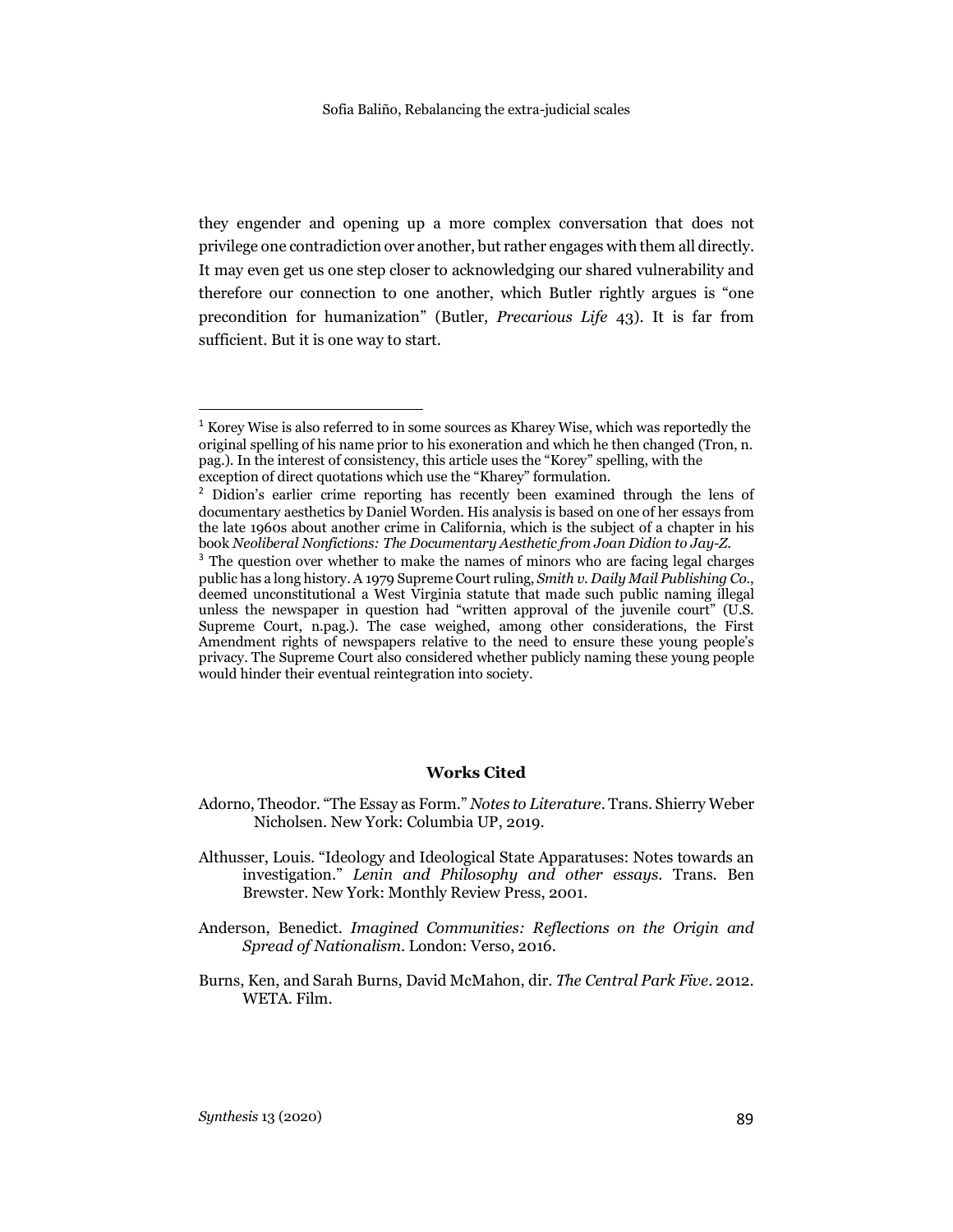- Butler, Judith. *Precarious Life: The Powers of Mourning and Violence*. London: Verso, 2004.
- —. *Excitable Speech*: *A Politics of the Performative*. New York and London: Routledge, 1997.
- Cavarero, Adriana. *Relating Narratives: Storytelling and selfhood*. Trans. Paul A. Kottman. Abingdon: Routledge, 2000.
- Chancer, Lynn. "Before and After the Central Park Jogger: When Legal Cases become Social Causes." *Contexts*, 4.3 (2005): 38-42. https://journals.sagepub.com/doi/pdf/10.1525/ctx.2005.4.3.38. Web. 10 April 2020.
- Cobb, Jelani. "The Central Park Five, Criminal Justice, and Donald Trump." *The New Yorker*. April 19, 2019. https://www.newyorker.com/news/dailycomment/the-central-park-five-criminal-justice-and-donald-trump. Web. 3 August 2020.
- Dentons Law Firm. "Defendant Netflix Inc.'s motion to dismiss for failure to state a claim, and incorporated memorandum of law, and joinder in motion of defendants Duvernay and Locke to dismiss for improper venue or to transfer venue." *Deadline*. 18 May 2020. https://deadline.com/wpcontent/uploads/2020/05/028-netflix-motion-to-dismiss-withexhibits-a-and-b-wm.pdf. Web. 20 May 2020.
- Didion, Joan. "Joan Didion: The Art of Nonfiction No. 1." Interviewed by Hilton Als. *The Paris Review*, Issue 76 (2006): n.pag. https://www.theparisreview.org/interviews/5601/the-art-of-nonfictionno-1-joan-didion. Web. 10 April 2020.
- ¾. "Sentimental Journeys." 1992. *After Henry*. New York: Vintage Books, 1993.
- ¾. "The White Album." *The White Album*. New York: Farrar, Strauss and Giroux, 2009.
- ¾. 2003. *Where I Was From*. London: Harper Perennial, 2004.
- DuVernay, Ava, dir. *When They See Us*. 2019. Netflix. Film.
- Dwyer, Jim. "Convict Says Jogger Attack Was His 2nd." 5 October 2002. *The New York Times*. https://www.nytimes.com/2002/10/05/nyregion/convictsays-jogger-attack-was-his-2nd.html. Web. 13 May 2020.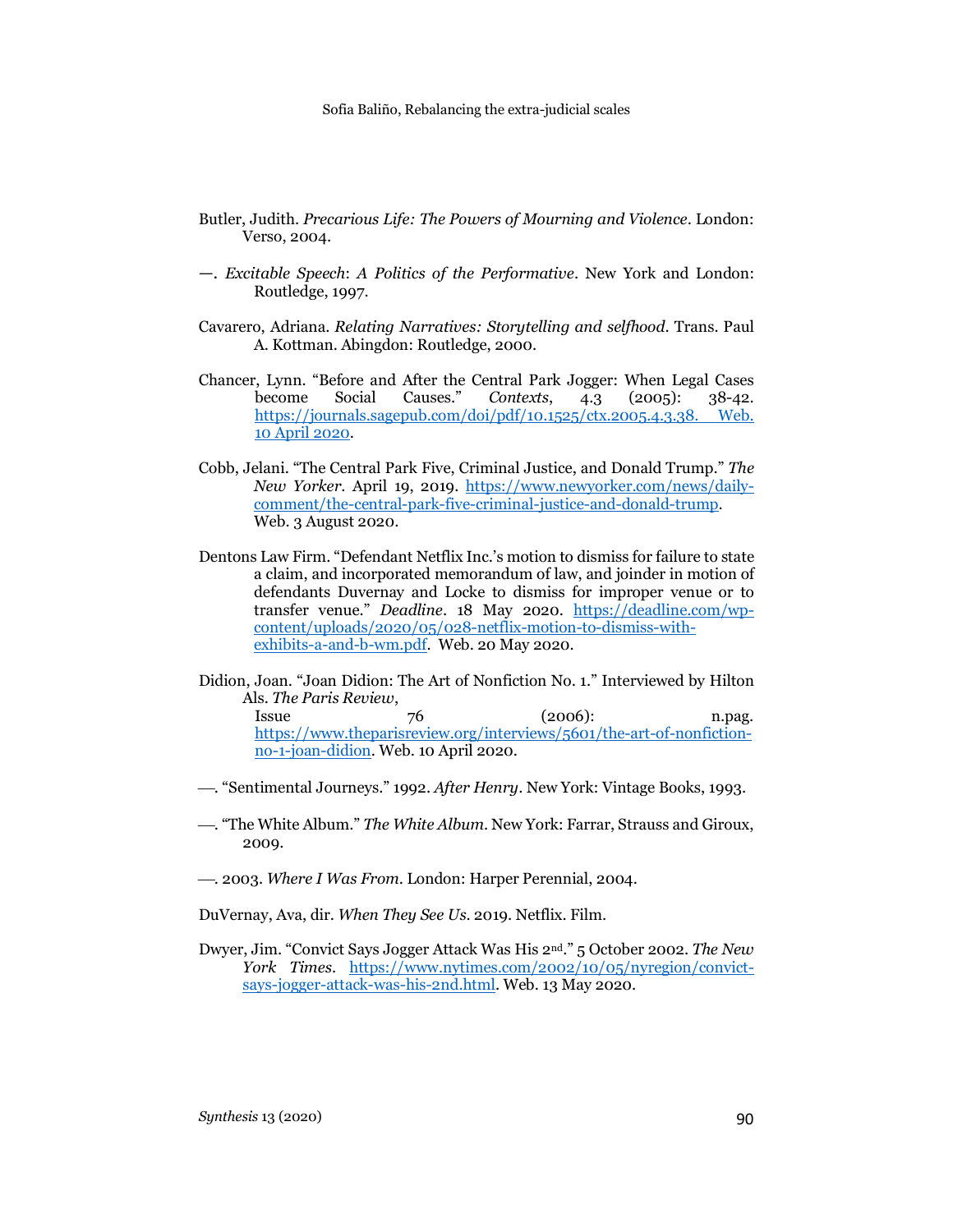- Jacobs, Julia. "Elizabeth Lederer, Prosecutor of Central Park Five, Resigns From Columbia Law." 12 June 2019. *The New York Times*. https://www.nytimes.com/2019/06/12/arts/elizabeth-lederer-centralpark-five.html. Web. 2 May 2020.
- Kaplow, Louis. "Burden of Proof." January 2012. *The Yale Law Journal*. 121.4: 738-859. https://www.jstor.org/stable/23079341. Web. 12 February 2021.
- Loxley, James. *Performativity*. New York: Routledge, 2007.
- Moorwood, Virginia. "Members of the Exonerated Five help paint Black Lives Matter mural in front of Trump Tower." 10 July 2020. *Revolt*. https://www.revolt.tv/2020/7/10/21319889/exonerated-central-parkfive-trump-tower-mural. Web. 9 August 2020.
- Patten, Dominic. "Ava DuVernay & Netflix Want 'When They See Us' Suit From Ex-NYC Assistant D.A. Dismissed." *Deadline*. 18 May 2020. https://deadline.com/2020/05/netflix-ava-duvernay-lawsuit-responsewhen-they-see-us-dismissal-linda-fairstein-1202937865/. Web. 24 May 2020.
- Ristroph, Alice. "The Thin Blue Line from Crime to Punishment." *The Journal of Criminal Law and Criminology.* 108.2: 305-334. https://www.jstor.org/stable/48572849. Web. 14 February 2021.
- Ritchie, Mark, dir. *Oprah Winfrey Presents: When They See Us Now*. 2019. Netflix. Film.
- Stratton, Greg. "Transforming the Central Park jogger into the Central Park Five: Shifting narratives of innocence and changing media discourse in the attack on the Central Park jogger, 1989-2014." *Crime Media Culture: An International Journal.* 11.30: 281-297. https://journals.sagepub.com/doi/abs/10.1177/1741659015592794. Accessed 15 May 2020.
- Supreme Court of the State of New York, County of New York, Part 58. "The People of the State of New York against Kharey Wise, Kevin Richardson, Antron McCray, Yusef Salaam, and Raymond Santana. Affirmation in Response to Motion to Vacate Judgment of Conviction. Indictment No. 4762/89." *Williams College*. 2002. https://web.williams.edu/Psychology/Faculty/Kassin/files/CPJ.Morgan
- Tron, Gina. "'I Wanted To Go Home': Korey Wise's Heartbreaking Testimony In The 'Central Park 5' Case." *Oxygen*. 5 June 2019.

thau.motion.12.5.02.doc. Web. 8 August 2020.